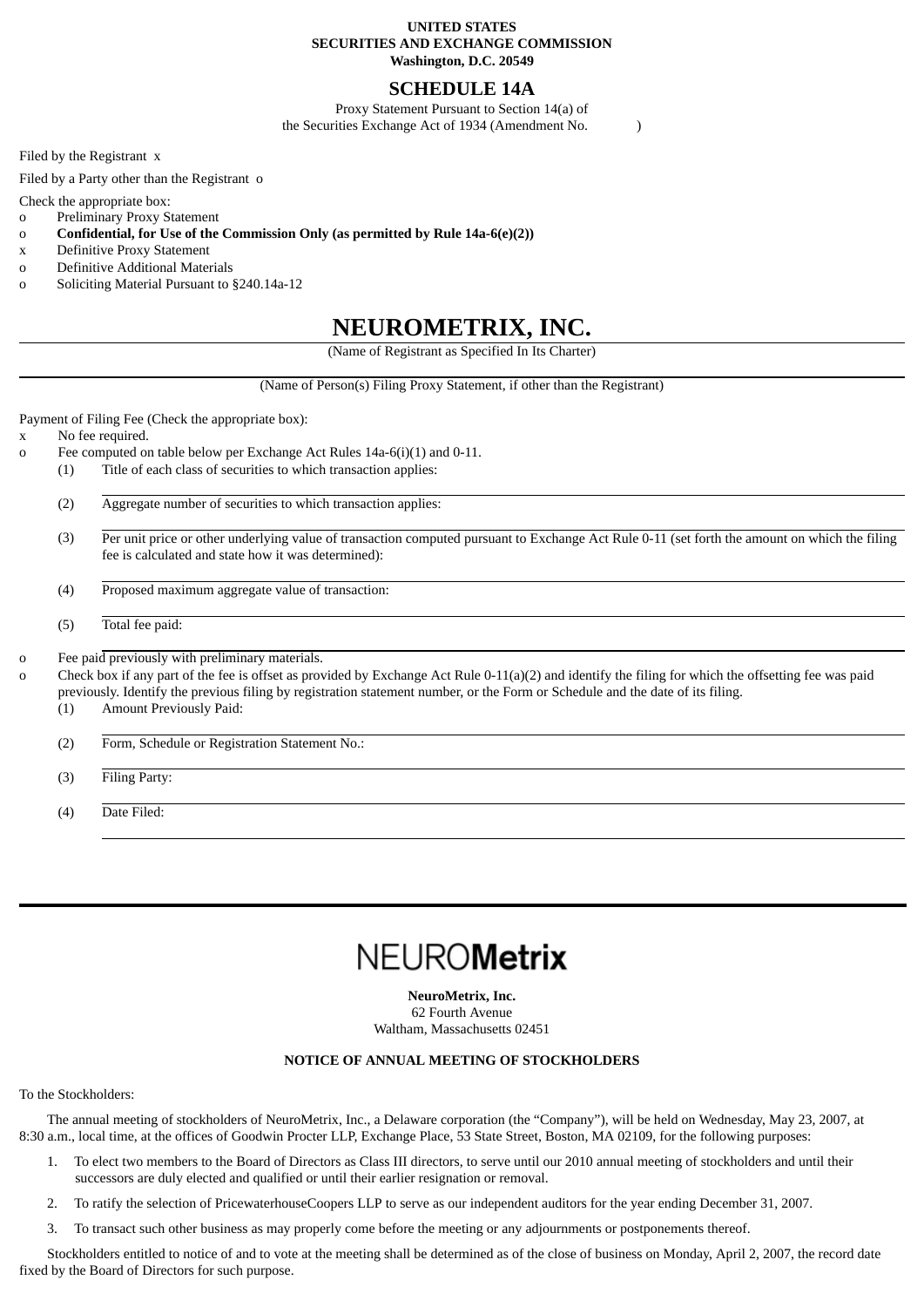By Order of the Board of Directors,

Shai N. Gozani, M.D., Ph.D. *Chairman, Chief Executive Officer and President*

Waltham, Massachusetts April 23, 2007

> **Stockholders are requested to sign the enclosed proxy card and return it in the enclosed stamped envelope by return mail. —OR—**

**Stockholders may also complete a proxy via the internet or by telephone in accordance with the instructions listed on the proxy card.**

# **NEUROMetrix**

April 23, 2007

**NeuroMetrix, Inc.** 62 Fourth Avenue Waltham, Massachusetts 02451

#### **PROXY STATEMENT**

This proxy statement and the enclosed proxy card are being mailed to stockholders on or about April 23, 2007 and are furnished in connection with the solicitation of proxies by the Board of Directors of NeuroMetrix, Inc. for use at our 2007 annual meeting of stockholders to be held on Wednesday, May 23, 2007 at 8:30 a.m., local time, at the offices of Goodwin Procter LLP, Exchange Place, 53 State Street, Boston, Massachusetts 02109, and at any adjournments or postponements thereof.

Only stockholders of record as of the close of business on April 2, 2007 will be entitled to vote at the meeting and any adjournments or postponements thereof. As of that date, 12,607,446 shares of our common stock, \$0.0001 par value per share, were issued and outstanding. Each share outstanding as of the record date will be entitled to one vote, and stockholders may vote in person or by proxy. Execution of a proxy will not in any way affect a stockholder's right to attend the meeting and vote in person, although the presence (without further action) of a stockholder at the annual meeting will not constitute revocation of a previously given proxy. Any stockholder delivering a proxy has the right to revoke it by either: (1) filing a written revocation with our Secretary at NeuroMetrix, Inc., 62 Fourth Avenue, Waltham, Massachusetts 02451; (2) submitting a new proxy by telephone, internet or proxy card after the date of the previously submitted proxy; or (3) appearing in person at the meeting and voting by ballot at the annual meeting.

An Annual Report to Stockholders, containing financial statements for the year ended December 31, 2006, is being mailed together with this proxy statement to all stockholders entitled to vote. It is anticipated that this proxy statement and the accompanying proxy will be first mailed to stockholders on or about April 23, 2007.

The representation in person or by proxy of at least a majority of all shares of common stock issued, outstanding and entitled to vote at the meeting is necessary to constitute a quorum for the transaction of business. Votes withheld from any nominee for election as director, abstentions and broker "non-votes" are counted as present or represented for purposes of determining the presence or absence of a quorum for the meeting. A "non-vote" occurs when a nominee holding shares for a beneficial owner votes on one proposal, but does not vote on another proposal because, in respect of such other proposal, the nominee does not have discretionary voting power and has not received instructions from the beneficial owner. An automated system administered by our transfer agent tabulates the votes. The vote on each matter submitted to stockholders is tabulated separately.

Each of the persons named as proxies in the proxy is one of our officers. All properly executed proxies returned in time to be cast at the meeting will be voted. With respect to the election of a Class III director, any stockholder submitting a proxy has a right to withhold authority to vote for the nominees to the Board of Directors in the manner provided on the proxy. The stockholders also will act upon a proposal to ratify the selection of the Company's independent auditors.

The Board of Directors knows of no other matter to be presented at the meeting. If any other matter should be presented at the meeting upon which a vote may be properly taken, shares represented by all proxies received by the Board of Directors will be voted with respect thereto in accordance with the judgment of the persons named as proxies in the proxy.

# **BOARD MATTERS AND CORPORATE GOVERNANCE**

#### **Board of Directors**

Our amended and restated certificate of incorporation provides for a classified board of directors consisting of three staggered classes of directors (Class I, Class II and Class III). The members of each class of our Board of Directors serve for staggered three-year terms, with the terms of our Class I, Class II and Class III directors expiring upon the election and qualification of directors at the annual meetings of stockholders held in 2008, 2009 and 2007, respectively. Currently:

- · our Class I directors are Allen J. Hinkle, M.D. and Jonathan T. Lord, M.D.;
- · our Class II directors are Shai N. Gozani, M.D., Ph.D. and Charles R. LaMantia; and
- · our Class III directors are David E. Goodman, M.D. and W. Mark Lortz.

Our Board of Directors has determined that Dr. Goodman, Dr. Hinkle, Mr. LaMantia, Dr. Lord and Mr. Lortz are independent directors for purposes of the corporate governance rules contained in the Marketplace Rules of the National Association of Securities Dealers, Inc., or the Nasdaq rules. Our Board of Directors held five meetings during 2006. During the fiscal year 2006, all of our Directors, except Dr. Lord, attended more than 75% of the aggregate of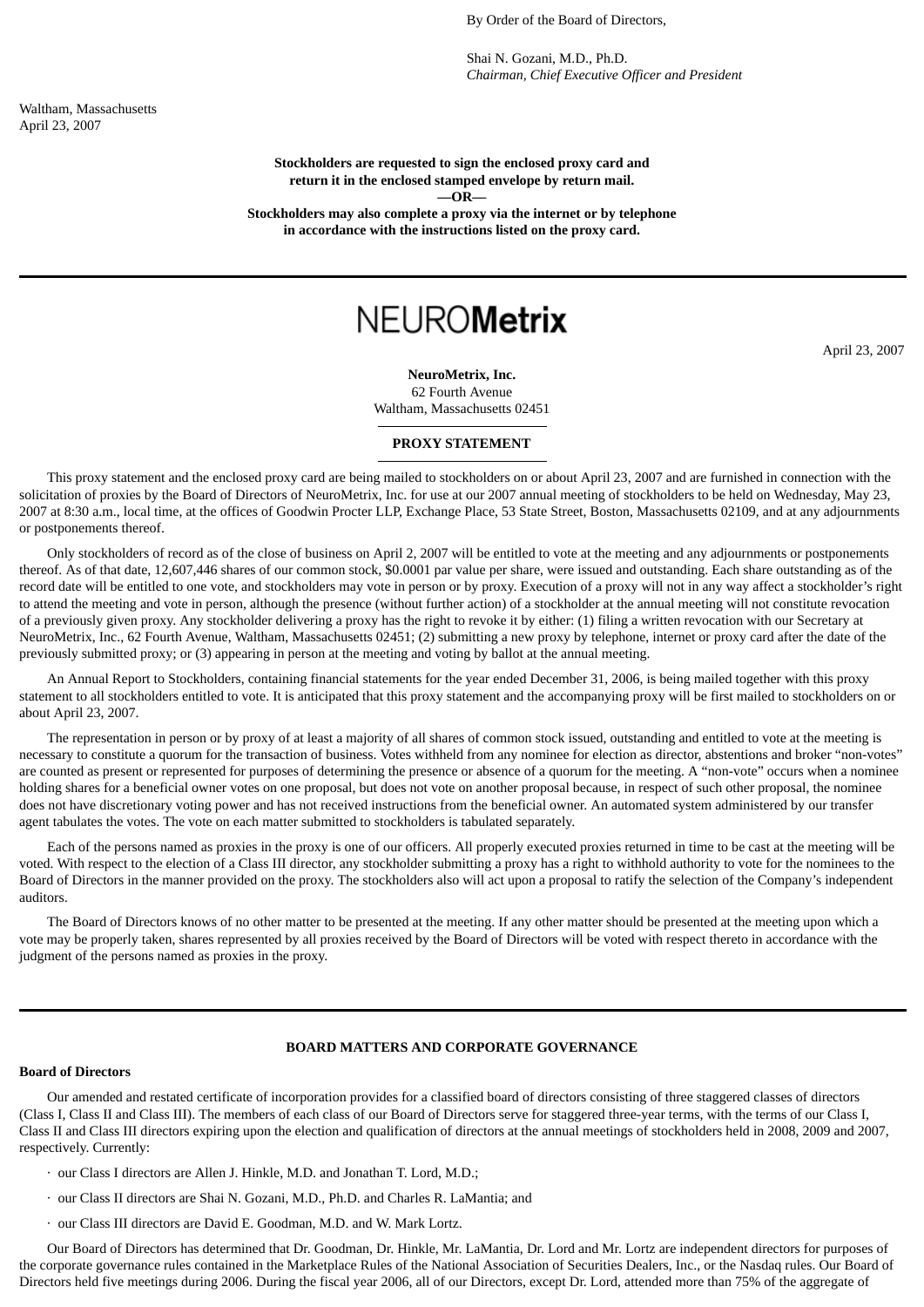(i) the total number of meetings of our Board of Directors (held during the period for which he has been a director) and (ii) the total number of meetings held by any committees of our Board of Directors on which such director served.

Our Board of Directors has an Audit Committee, a Compensation Committee and a Nominating Committee.

#### **Board Committees and Meetings**

#### *Audit Committee*

Our Board of Directors has an Audit Committee consisting of Dr. Goodman and Messrs. LaMantia and Lortz. The Audit Committee operates pursuant to a charter that was approved by our Board of Directors, a copy of which is available on our website at *http://www.neurometrix.com* under the heading "Investors" and subheading "Corporate Governance". The purposes of the Audit Committee are to, among other functions, (1) oversee our accounting and financial reporting processes and the audits of our financial statements, (2) take, or recommend that our Board of Directors take, appropriate action to oversee the qualifications, independence and performance of our independent auditors, and (3) prepare the audit committee report required to be included in our annual proxy statements. Dr. Goodman and Messrs. LaMantia and Lortz are all "independent" as that term is defined in the rules of the SEC and the applicable Nasdaq rules relating to audit committee members. Our Board of Directors has determined that Messrs. Lortz and LaMantia both qualify as "audit committee financial experts" as such term is defined in the rules of the SEC. The Audit Committee held eight meetings during 2006.

#### *Compensation Committee*

Our Board of Directors has a Compensation Committee consisting of Dr. Goodman and Mr. Lortz. Dr. Goodman and Mr. Lortz are "independent directors" as that term is defined in the Nasdaq rules. The Compensation Committee operates pursuant to a charter that was approved by our Board of Directors, a current copy of which is available on our website at *http://www.neurometrix.com* under the heading "Investors" and subheading "Corporate Governance". The purposes of the Compensation Committee are to, among other functions, (1) discharge our Board of Directors' responsibilities relating to compensation of our directors and executives, (2) oversee our overall compensation programs and (3) review and discuss with management the Compensation Discussion and Analysis for inclusion in our annual proxy statement. The Compensation Committee held four meetings in 2006.

2

#### *Nominating Committee*

Our Board of Directors has a Nominating Committee consisting of Dr. Goodman and Mr. LaMantia. Dr. Goodman and Mr. LaMantia are both "independent directors" as that term is defined in the Nasdaq rules. The Nominating Committee operates pursuant to a charter that was approved by our Board of Directors, a current copy of which is available on our website at *http://www.neurometrix.com* under the heading "Investors" and subheading "Corporate Governance". The purposes of the Nominating Committee are to, among other functions, identify individuals qualified to become board members, consistent with criteria approved by our Board of Directors, and recommend that our Board of Directors select the director nominees for election at each annual meeting of stockholders. The Nominating Committee held one meeting in 2006.

#### **Policy Governing Director Attendance at Annual Meetings**

The Board of Directors has adopted a formal policy that all directors are expected to attend our annual meetings of stockholders in person, unless doing so is impracticable due to unavoidable conflicts. All six of our directors attended the 2006 annual meeting.

#### **Policies Governing Director Nominations**

#### *Securityholder Recommendations*

The Nominating Committee's current policy with regard to the consideration of director candidates recommended by securityholders is that it will review and consider any director candidates who have been recommended by one or more of our stockholders entitled to vote in the election of directors in compliance with the procedures established from time to time by the Nominating Committee. All securityholder recommendations for director candidates must be submitted to our Secretary at 62 Fourth Avenue, Waltham, Massachusetts 02451, who will forward all recommendations to the Nominating Committee. We did not receive any securityholder recommendations for director candidates for election at the 2007 annual meeting. All securityholder recommendations for director candidates for our 2008 annual meeting of stockholders must be submitted to our Secretary on or before December 25, 2007 and must include the following information:

- · the name and address of record of the stockholder;
- · a representation that the securityholder is a record holder of our stock entitled to vote in the election of directors, or if the securityholder is not a record holder, evidence of ownership in accordance with Rule 14a-8(b)(2) of the Securities Exchange Act of 1934, as amended;
- · the name, age, business and residential address, educational background, current principal occupation or employment, and principal occupation or employment for the preceding five (5) full fiscal years of the proposed director candidate;
- · a description of the qualifications and background of the proposed director candidate which addresses the minimum qualifications and other criteria for Board membership approved by the Board from time to time;
- · a description of all arrangements or understandings between the securityholder and the proposed director candidate;
- · the consent of the proposed director candidate (1) to be named in the proxy statement relating to our annual meeting of stockholders and (2) to serve as a director if elected at such annual meeting; and
- · any other information regarding the proposed director candidate that is required to be included in a proxy statement filed pursuant to the rules of the Securities and Exchange Commission.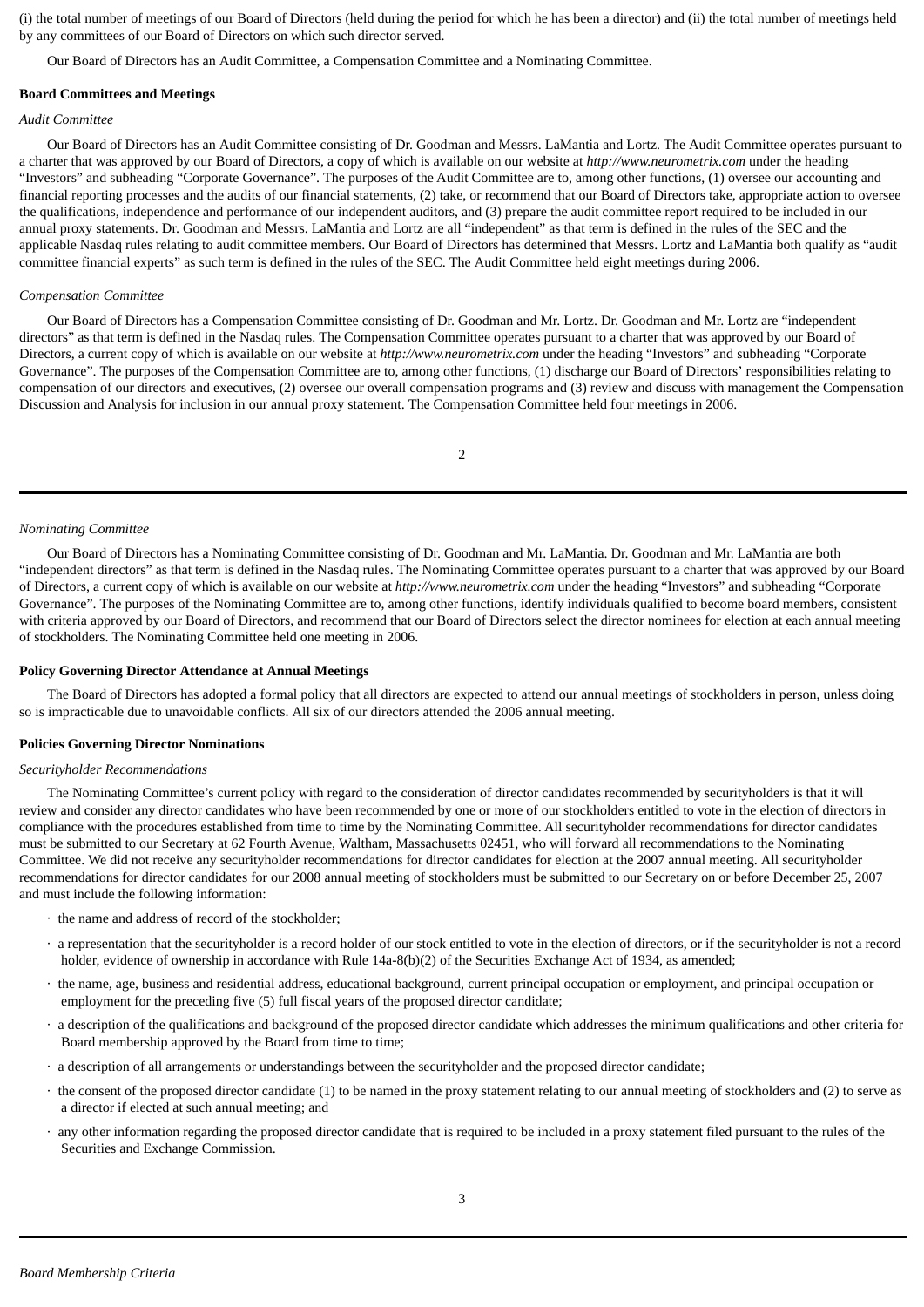The Nominating Committee has established criteria for Board membership. These criteria include the following specific, minimum qualifications that the Nominating Committee believes must be met by a Nominating Committee-recommended nominee for a position on the Board:

· The nominee must have high personal and professional integrity, must have demonstrated exceptional ability and judgment, and must be expected, in the judgment of the Nominating Committee, to be highly effective, in conjunction with the other nominees to the Board, in collectively serving the interests of our company and stockholders.

In addition to the minimum qualifications for each nominee set forth above, the Nominating Committee will recommend that the Board select persons for nomination to help ensure that:

- · the Board will be comprised of a majority of "independent directors" in accordance with the Nasdaq rules;
- · each of our Audit, Compensation and Nominating Committees shall be comprised entirely of independent directors;
- · each member of our Audit Committee is able to read and understand fundamental financial statements, including a company's balance sheet, income statement, and cash flow statement; and
- · at least one member of the Audit Committee has past employment experience in finance or accounting, requisite professional certification in accounting, or any other comparable experience or background which results in the individual's financial sophistication, including being or having been a chief executive officer, chief financial officer or other senior officer with financial oversight responsibilities.

Finally, in addition to any other standards the Nominating Committee may deem appropriate from time to time for the overall structure and composition of the Board, the Nominating Committee, when recommending that the Board select persons for nomination, may consider whether the nominee has direct experience in the industry or in the markets in which we operate.

The Nominating Committee will recommend to the Board the nomination of the director candidates who it believes will, together with the existing Board members and other nominees, best serve our interests and the interests of our stockholders.

#### *Identifying and Evaluating Nominees*

The Nominating Committee may solicit recommendations for director nominees from any or all of the following sources: non-management directors, the Chief Executive Officer, other executive officers, third-party search firms, or any other source it deems appropriate. The Nominating Committee will review and evaluate the qualifications of any proposed director candidate that it is considering or that has been recommended to it by a securityholder in compliance with the Nominating Committee's procedures for that purpose, and conduct inquiries it deems appropriate into the background of these proposed director candidates. In identifying and evaluating proposed director candidates, the Nominating Committee may consider, in addition to the minimum qualifications and other criteria for Board membership approved by the Nominating Committee from time to time, all facts and circumstances that it deems appropriate or advisable, including, among other things, the skills of each proposed director candidate, his or her depth and breadth of business experience or other background characteristics, his or her independence and the needs of the Board. Based on these considerations, the Nominating Committee will recommend to the Board the nomination of the director candidates who it believes will, together with the existing Board members and other nominees, best serve the interests of our company and stockholders. The Nominating Committee will evaluate proposed director candidates who have been recommended by securityholders in

4

compliance with the policies and procedures established by the Nominating Committee in the same manner as all other proposed director candidates being considered by the Nominating Committee, with no regard to the source of the initial recommendation of such proposed director candidate.

# **Communications with the Board**

If you wish to communicate with any of our directors or the Board of Directors as a group, you may do so by writing to them at Name(s) of Director(s)/Board of Directors of NeuroMetrix, Inc., c/o Secretary, NeuroMetrix, Inc., 62 Fourth Avenue, Waltham, MA 02451.

We recommend that all correspondence be sent via certified U.S. Mail, return receipt requested. All correspondence received by the Secretary will be forwarded by the Secretary promptly to the addressee(s).

#### **Code of Business Conduct and Ethics**

We have adopted a Code of Business Conduct and Ethics that applies to all of our directors, officers and employees, including our principal executive officer, principal financial officer, principal accounting officer or Controller and persons performing similar functions. A current copy of the Code of Business Conduct and Ethics is available on our website at *http://www.neurometrix.com* under the heading "Investors" and subheading "Corporate Governance," and we intend to disclose on this website any amendment to, or waiver of, any provision of the Code of Business Conduct and Ethics applicable to our directors or executive officers that would otherwise be required to be disclosed under the SEC rules or, to the extent permitted, the Nasdaq rules. A current copy of the Code of Business Conduct and Ethics may also be obtained, without charge, upon written request directed to us at: NeuroMetrix, Inc., 62 Fourth Avenue, Waltham, Massachusetts 02451, Attention: Compliance Officer.

#### **PROPOSAL 1: ELECTION OF DIRECTORS**

#### **Introduction**

Currently, we have two Class III directors with terms expiring at our 2007 annual meeting of stockholders, David E. Goodman M.D. and W. Mark Lortz. Following the recommendation of our Nominating Committee, our Board of Directors has nominated and recommends that each of Dr. Goodman and Mr. Lortz be elected as Class III directors, to hold office until our 2010 annual meeting of stockholders and until his successor is duly elected and qualified or until his earlier resignation or removal. Dr. Goodman and Mr. Lortz have indicated their willingness to serve, if elected; however if Dr. Goodman and Mr. Lortz should be unable or unwilling to serve, the proxies will be voted for the election of substitute nominees recommended by our board of directors.

#### **Vote Required**

Directors are elected by a plurality of the votes cast by stockholders entitled to vote. This means that the two persons receiving the highest number of "FOR" votes will be elected as directors. Votes may be cast for or withheld from the nominee. Abstentions, broker non-votes and votes that are withheld are not included in the number of votes cast and will have no effect on the outcome of the election of the nominees.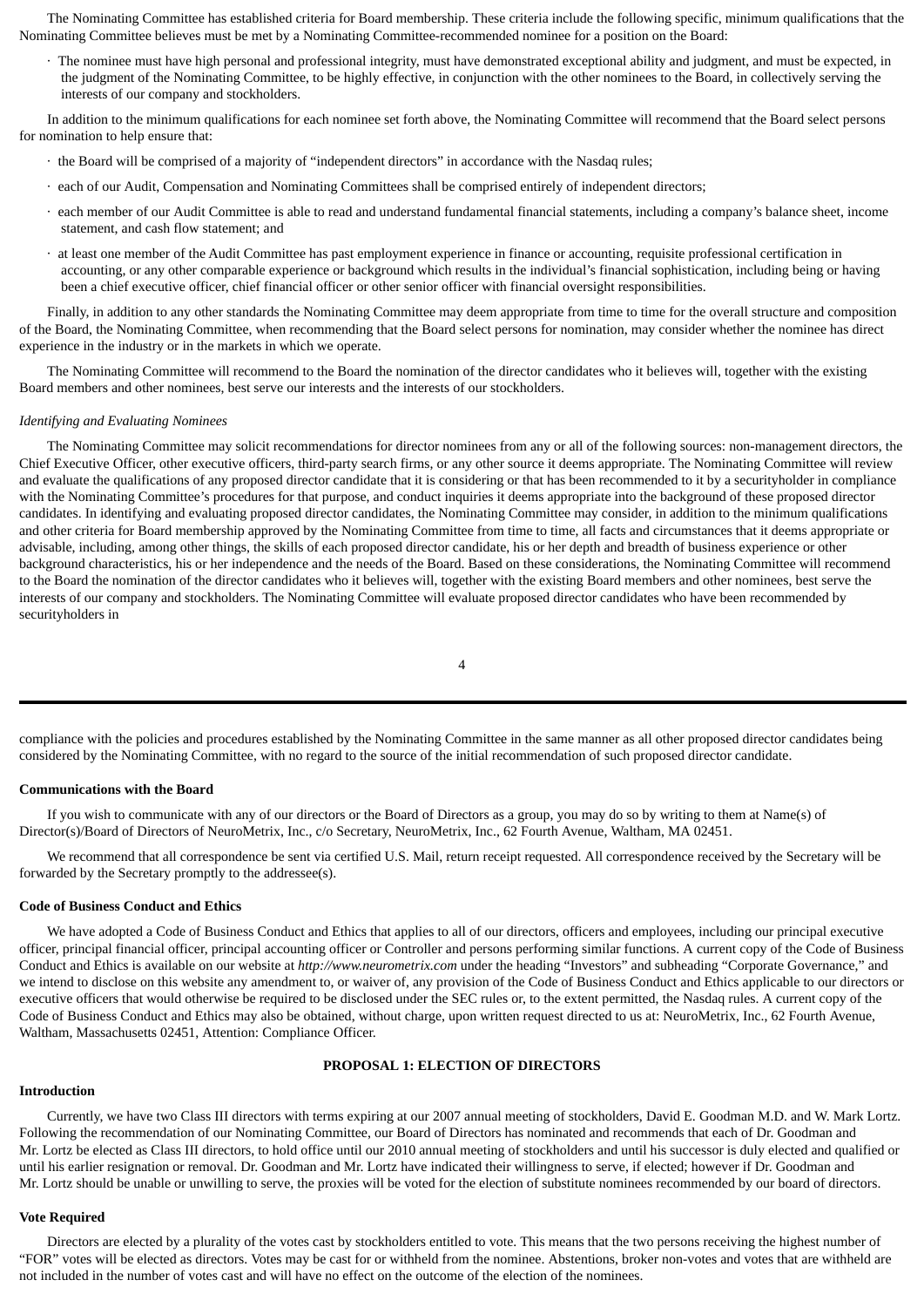**THE BOARD OF DIRECTORS UNANIMOUSLY RECOMMENDS A VOTE "FOR" ITS NOMINEES, DAVID E. GOODMAN, M.D. AND W. MARK LORTZ. PROPERLY AUTHORIZED PROXIES SOLICITED BY THE BOARD WILL BE VOTED "FOR" THESE NOMINEES UNLESS INSTRUCTIONS TO WITHHOLD OR TO THE CONTRARY ARE GIVEN.**

5

# **Information Regarding the Nominees, Other Directors and Executive Officers**

The following table and biographical descriptions set forth certain information with respect to the nominees for election as Class III directors at the annual meeting, each continuing director who is not standing for election and the executive officers who are not directors, based on information furnished to us by each nominee, director and executive officer as of February 1, 2007.

| Name                               | Age | <b>Position</b>                                              |
|------------------------------------|-----|--------------------------------------------------------------|
| Shai N. Gozani, M.D., Ph.D.        | 43  | Chairman of the Board, Chief Executive Officer and President |
| Gary L. Gregory                    | 44  | <b>Chief Operating Officer</b>                               |
| W. Bradford Smith                  | 51  | Chief Financial Officer and Secretary                        |
| Guy Daniello                       | 62  | Senior Vice President of Information Technology              |
| Michael Williams, Ph.D.            | 50  | Senior Vice President of Engineering                         |
| David E. Goodman, M.D. $(1)(2)(3)$ | 51  | Director                                                     |
| Allen J. Hinkle, M.D.              | 56  | <b>Director</b>                                              |
| Charles R. LaMantia(1)(3)          | 67  | Director                                                     |
| Jonathan T. Lord, M.D.             | 52  | <b>Director</b>                                              |
| W. Mark Lortz $(1)(2)$             | 55  | Director                                                     |

(1) Member of Audit Committee

(2) Member of Compensation Committee

(3) Member of Nominating Committee

#### *Director Nominees for Election at the Annual Meeting*

**David E. Goodman, M.D.** has served as a member of our Board of Directors since June 2004. Dr. Goodman currently is an independent consultant providing product design, regulatory and analytical consulting services to medical device and biopharmaceutical companies and also served in this capacity from 2003 to 2004 and from 2001 to 2002. From 2005 to 2006, Dr. Goodman served as President and Chief Executive Officer of BaroSense, Inc., a medical device company focused on developing minimally invasive devices for the long-term treatment of obesity. From 2004 to 2005, Dr. Goodman served as President and Chief Executive Officer of Interventional Therapeutic Solutions, Inc., an implantable drug delivery systems company. From 2002 to 2003, Dr. Goodman served as Chairman, President and Chief Executive Officer of Pherin Pharmaceuticals, a pharmaceutical discovery and development company. From 1994 to 2001, Dr. Goodman held various positions, including Chief Executive Officer, Chief Medical Officer and director, for LifeMasters Supported SelfCare, Inc., a disease management services company that Dr. Goodman founded. Dr. Goodman holds a B.A.S. in applied science and bioengineering and a M.S.E. in bioengineering from the University of Pennsylvania. He also received an M.D. from Harvard Medical School and the Harvard-M.I.T. Division of Health Sciences and Technology.

**W. Mark Lortz** has served as a member of our Board of Directors since June 2004. Mr. Lortz served as President and Chief Executive Officer of TheraSense, Inc., a medical device company, from 1997, and as Chairman of TheraSense from 1998, until Abbott Laboratories' acquisition of TheraSense in April 2004. From 1991 to 1997, Mr. Lortz held various positions, including Group Vice President for Worldwide Operations and International Franchise Development, Group Vice President for Worldwide Business Operations and Vice President of Operations, for LifeScan, Inc., a division of Johnson & Johnson that specializes in medical device technology. Mr. Lortz currently serves as a director of Cutera, Inc., a medical device company that designs and develops laser and other light-based aesthetic systems. Mr. Lortz holds a B.S. in Engineering Science from Iowa State University and an M.B.A. in Management from Xavier University.

| . . |   |        |  |
|-----|---|--------|--|
| ×   | ٧ | I<br>I |  |

# *Directors Whose Terms Extend Beyond the Annual Meeting*

**Shai N. Gozani, M.D., Ph.D.** founded our company in 1996 and currently serves as Chairman of our Board of Directors and as our President and Chief Executive Officer. Since founding our company in 1996, Dr. Gozani has served in a number of positions at our company including Chairman since 1996, President from 1996 to 1998 and from 2002 to the present, and Chief Executive Officer since 1997. Dr. Gozani holds a B.S. in computer science, an M.S. in Biomedical Engineering and a Ph.D. in Neurobiology, from the University of California, Berkeley. He also received an M.D. from Harvard Medical School and the Harvard-M.I.T. Division of Health Sciences at M.I.T. Prior to forming our company, Dr. Gozani completed a neurophysiology research fellowship in the laboratory of Dr. Gerald Fischbach at Harvard Medical School. Dr. Gozani has published articles in the areas of basic and clinical neurophysiology, biomedical engineering and computational chemistry.

**Charles R. LaMantia** has served as a member of our Board of Directors since November 2004. In July 1999, Mr. LaMantia retired from the position of Chief Executive Officer, Chairman, and President of Arthur D. Little, Inc, a worldwide professional service company with activities in management consulting, technology and product development, and environmental, health and safety. Mr. LaMantia served as Chief Executive Officer, and President of Arthur D. Little from July 1988 to July 1999. From October 1986 to July 1988, Mr. LaMantia held the position of President and Chief Operating Officer at Arthur D. Little. From 1981 to 1986, Mr. LaMantia served as President and Chief Executive Officer of Koch Process Systems, Inc., an integrated engineering and manufacturing company, owned by Koch Industries. From 1977 to 1981, Mr. LaMantia served as Vice President in charge of Arthur D. Little's Chemical and Metallurgical Engineering business. Mr. LaMantia currently serves on the Board of Directors of State Street Corporation. He is a member of the Advisory Board of the Carroll School of Management at Boston College. Mr. LaMantia received a B.A. B.S., M.S., and Sc.D. in chemical engineering from Columbia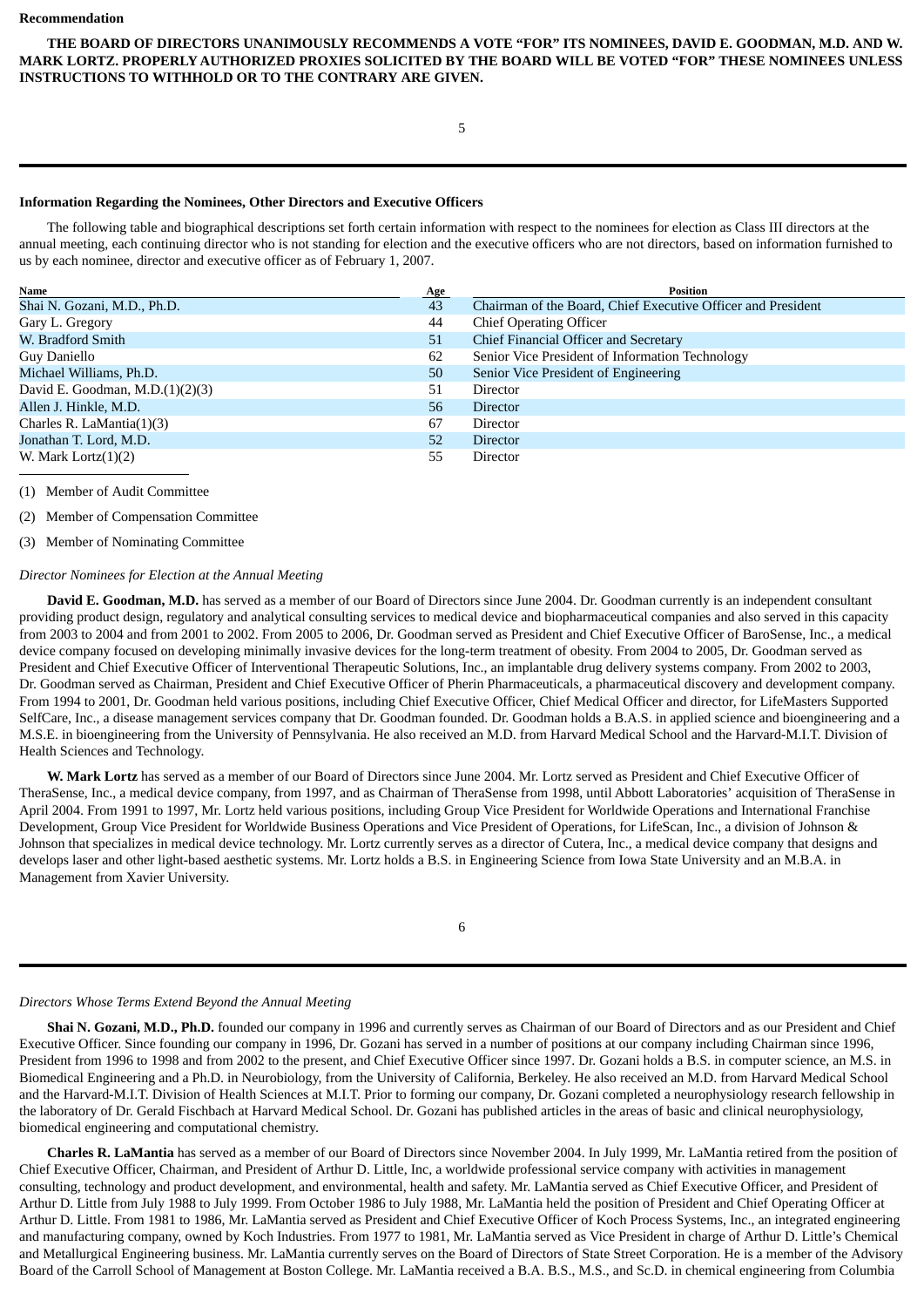University and completed the Advanced Management Program of Harvard Business School. He was a Sloan Foundation Fellow, a National Science Foundation Fellow, and is a member of Phi Beta Kappa and Tau Beta Pi. He served as an officer in the United States Navy.

**Allen J. Hinkle, M.D.** has served as a member of our Board of Directors since January 2006. Dr. Hinkle serves as the Chief Medical Officer and Senior Vice President for Tufts Health Plan in Massachusetts, a health insurance provider, where he is responsible for medical management programs and initiatives, since September 2004. Prior to becoming the Chief Medical Officer, Dr. Hinkle was Senior Medical Director and Vice President of Health Care Quality, Policy and Innovations at Blue Cross Blue Shield of Massachusetts, a health insurance provider, from 2001 through September 2004. From 1995 to 2001, Dr. Hinkle was the Chief Medical Officer and Senior Vice President of Quality—Healthcare Management for Anthem Blue Cross Blue Shield of New Hampshire and Matthew Thornton Plan, health insurance provider organizations. Dr. Hinkle has over 30 years of experience in the healthcare field. Dr. Hinkle received a B.S. from the University of Massachusetts at Amherst and an M.D. from Albert Einstein College of Medicine in New York. He is board certified in pediatrics and anesthesiology and is an Associate Professor of Anesthesiology and Pediatrics at Dartmouth Medical School and Associate Professor of Medicine at Tufts University School of Medicine. Dr. Hinkle currently serves as a director of the Massachusetts Healthcare Quality Partnership, a non-profit organization providing information to help physicians improve the quality of patient care. He also owns several U.S. patents on medical devices.

**Jonathan T. Lord, M.D.** has served as a member of our Board of Directors since January 2006. Dr. Lord has been at Humana, Inc., a health insurance provider, since 2000. Dr. Lord served as the Senior Vice President and Chief Medical Officer of Humana from 2000 to 2001 and has served as Senior Vice President and Chief Innovation Officer since 2001, with responsibility for designing and leading innovative health plan products and processes that encourage and enable people to successfully navigate the health care system. Dr. Lord is a board-certified forensic pathologist and he has 21 years of experience in medical practice. Dr. Lord came to Humana from Health Dialog, a Boston-based Internet provider of health

7

information where he served as President. Prior to joining Health Dialog, he served as Chief Operating Officer of the American Hospital Association (AHA) in Washington, D.C., Executive Vice President of Anne Arundel Medical Center in Annapolis, Maryland, and Executive Vice President of Sun Health in Charlotte, North Carolina. Dr. Lord previously served on the National Advisory Council for Healthcare Research and Quality and as President of the Disease Management Association of America. Dr. Lord currently serves as a director of Stericycle, Inc. a publicly-traded healthcare company focused on medical waste disposal services. Dr. Lord received an M.D. from the University of Miami.

#### *Executive Officers Who Are Not Directors*

**Gary L. Gregory** has served as our Chief Operating Officer since July 2003 and, prior to that time, as our Executive Vice President, Worldwide Sales since July 2002. From 2001 to 2002, Mr. Gregory served as Senior Vice President of Sales & Marketing for PrimeSource Healthcare, Inc., a manufacturer and distributor of specialty medical devices. From 1994 to 2001, Mr. Gregory held a number of senior roles within Johnson & Johnson and its Cordis Divisions, including Director of Strategic Marketing for its Corporate Division which represents all of its medical device businesses, Director of Sales where he codirected its Cardiology Sales organization, and Director of Corporate Accounts where he built the Corporate Account Department and business spanning all of the Cordis Divisions. From 1989 to 1994, Mr. Gregory held a number of management positions at Baxter Healthcare within Baxter's CardioVascular Group, where he advanced from Sales to Marketing to Corporate Accounts to Sales Management. Mr. Gregory holds a B.S. in economics from the Pennsylvania State University.

**W. Bradford Smith** has served as our Chief Financial Officer since February 2005. Prior to joining NeuroMetrix, Mr. Smith was the Chief Financial Officer and Executive Vice President at Synarc, Inc., a provider of clinical trials services to the pharmaceutical and biotechnology industries, since May 2003. At Synarc, he was responsible for global financial operations, raised private equity financing from several venture capital firms and completed the acquisition of a medical imaging services company. Prior to Synarc, Mr. Smith had been the Chief Financial Officer at PatientKeeper, Inc., a company providing healthcare professionals with mobile computing solutions, from March 2000 to May 2003. At PatientKeeper, he was responsible for raising private funding with venture capital and strategic investors and helping the company develop its infrastructure to support commercial operations. Mr. Smith previously served as Chief Financial Officer at Focal, Inc. from 1993 to 2000, and led the company through several rounds of private and public equity financing including the management of its initial public offering. Previous positions held by Mr. Smith include Senior Analyst in mergers and acquisitions for Sanders Associates, a Lockheed company, and Senior Accountant for Coopers & Lybrand. Mr. Smith received his M.B.A. from the Whittemore School at the University of New Hampshire. Mr. Smith received his CPA designation in 1983 and has a B.S. in biology from Tufts University.

**Guy Daniello** has served as our Senior Vice President of Information Technology since July 2003, and, prior to that time, as our Vice President of Information Technology and Director of Information Technology since 1998. Prior to joining NeuroMetrix, Mr. Daniello was an independent software consultant, the Senior Vice President of Engineering at Shiva Corporation from 1996 to 1997, and the Chief Technology Officer & Vice President of Product Development at Gandalf Technologies from 1993 to 1996. In 1991 he founded Network Architects, a software company. Prior to starting Network Architects, he served as President and Chief Executive Officer of Datamedia Corp. and the Director of Small Systems Development at Honeywell Information Systems. Mr. Daniello holds a B.S. in business administration from Northeastern University.

**Michael Williams, Ph.D.** has served as our Senior Vice President of Engineering since July 2003 and, prior to that time, as our Vice President of Engineering since May 2000. From March 1996 to January 2000, Dr. Williams served as Division President at Radionics, where he was responsible for all software-based products, including treatment planning and image-guided surgery. Prior to Radionics, he

served as an engineer at Hughes Aircraft Space & Communications Group. Dr. Williams received a B.S. in physics and mathematics from University of Puget Sound and an M.S. and Ph.D. in Physics from Brown University.

#### **Directors' Compensation**

The non-employee members of our Board of Directors receive annual cash compensation in the amount of \$10,000 for service as a member of our Board of Directors, which is paid following each annual meeting of our stockholders. In addition, these non-employee directors receive the sum of \$1,500 for each board or committee meeting that they attend, provided that they are not entitled to additional compensation for attending committee meetings that occur on the same day as a board meeting at which they attend. This cash compensation will be in addition to any stock options or other equity compensation that we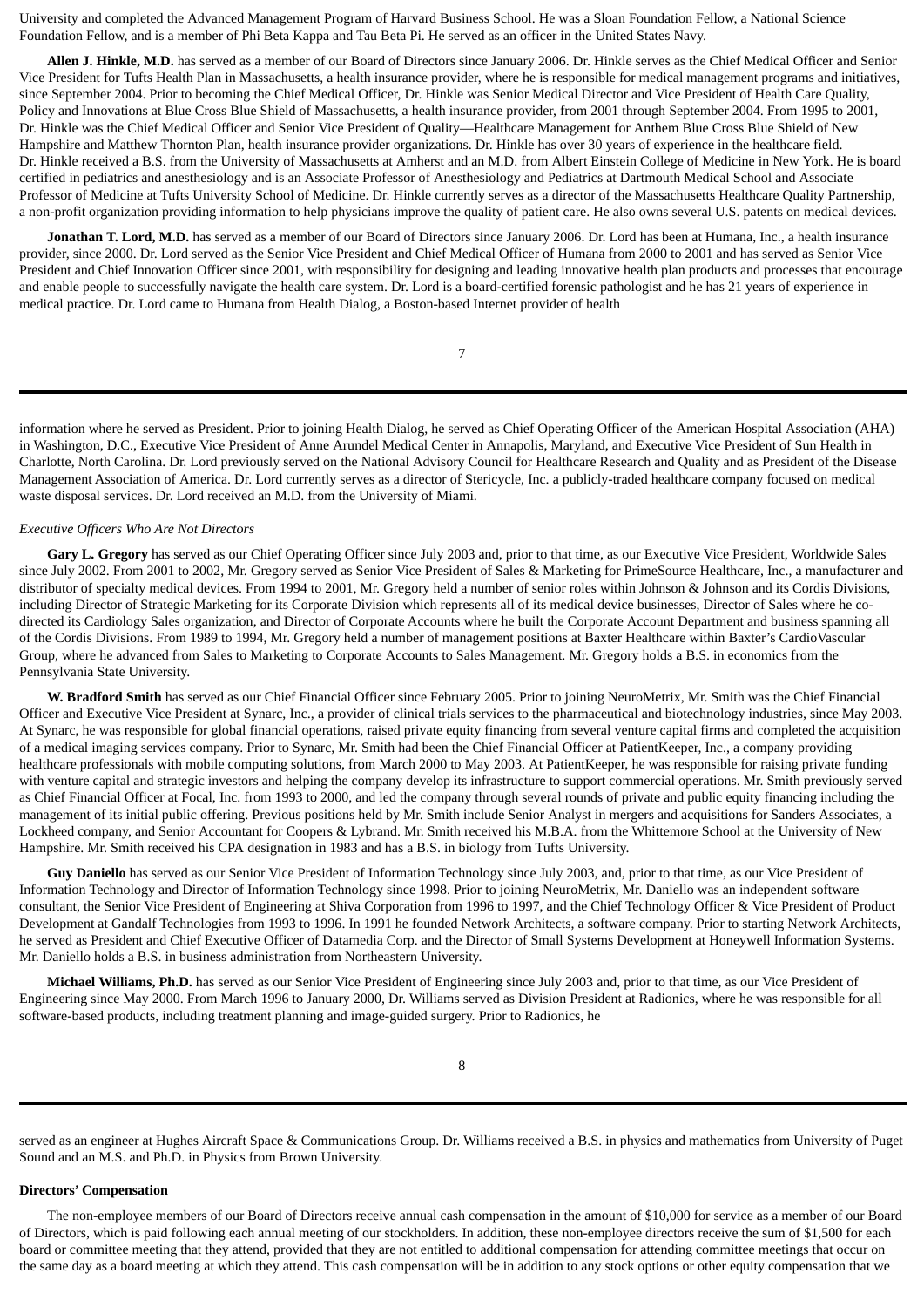determine to grant to our directors on a case by case basis. Dr. Gozani, the only employee member of our Board of Directors, is not separately compensated for his service on our Board of Directors.

In June 2004, we granted each of Mr. Lortz and Dr. Goodman an option to purchase 36,000 shares of our common stock at an exercise price of \$8.00 per share, equal to the price per share at our initial public offering. In November 2004, we granted Mr. LaMantia an option to purchase 36,000 shares of our common stock at an exercise price of \$9.40, equal to the closing price of our common stock on the grant date. In January 2006, we granted each of Dr. Lord and Dr. Hinkle an option to purchase 36,000 shares of our common stock at an exercise price of \$27.28 and \$34.04, respectively, equal to the closing price of our common stock on the grant date. Each of these options vests 25% one year after the grant date with the remainder vesting ratably over the following three years on a quarterly basis.

In addition to the compensation described above, we also reimburse all non-employee directors for their reasonable out-of-pocket expenses incurred in attending meetings of our board of directors or any committees thereof.

The following table shows compensation information with respect to services rendered to us in all capacities during the fiscal years ended December 31, 2006 for each member of the Board of Directors.

# **Director Compensation Table—2006**

| Name(7)                | <b>Fees Earned or</b><br><b>Paid in Cash</b><br>(S) | <b>Option Awards</b><br>(5)(1) | Total<br>Compensation<br>(S) |
|------------------------|-----------------------------------------------------|--------------------------------|------------------------------|
| David E. Goodman, M.D. | \$29,500                                            | \$41,576(2)                    | 71.076<br>SS.                |
| Allen J. Hinkle, M.D.  | \$17,500                                            | \$141,780(3)                   | \$159,280                    |
| Charles R. LaMantia    | \$26,500                                            | \$48,260(4)                    | 74.760<br>S.                 |
| Jonathan T. Lord, M.D. | \$14,500                                            | \$118,250(5)                   | \$132,750                    |
| W. Mark Lortz          | \$28,000                                            | 41,576(6)                      | 69,576<br>\$.                |

(1)Based on the dollar amount recognized for financial statement reporting purposes with respect to the year ended December 31, 2006 in accordance with SFAS 123R, disregarding the estimate of forfeitures. The assumptions we used for calculating the grant date fair values are set forth in note 2 to our consolidated financial statements included in our Annual Report on Form 10-K for the year ended December 31, 2006.

(2)On June 21, 2004, we granted Dr. Goodman an option to purchase 36,000 shares of our common stock at an exercise price of \$8.00 per share (the fair market value on the date of the grant). The grant date fair value of that option is \$165,276. Dr. Goodman has 31,000 options outstanding as of December 31, 2006.

|   | I |    |  |
|---|---|----|--|
|   |   |    |  |
| ć |   |    |  |
|   |   | ۰. |  |

- (3)On January 15, 2006, we granted Dr. Hinkle an option to purchase 36,000 shares of our common stock at an exercise price of \$34.04 per share (the fair market value on the date of the grant). The grant date fair value of that option is \$593,524. Dr. Hinkle has 36,000 options outstanding as of December 31, 2006.
- (4)On November 16, 2004, we granted Mr. LaMantia an option to purchase 36,000 shares of our common stock at an exercise price of \$9.40 per share (the fair market value on the date of the grant). The grant date fair value of that option is \$193,702. Mr. LaMantia has 31,000 options outstanding as of December 31, 2006.
- (5)On January 1, 2006, we granted Dr. Lord an option to purchase 36,000 shares of our common stock at an exercise price of \$27.28 per share (the fair market value on the date of the grant). The grant date fair value of that option is \$475,931. Dr. Lord has 36,000 options outstanding as of December 31, 2006.
- (6)On June 21, 2004, we granted Mr. Lortz an option to purchase 36,000 shares of our common stock at an exercise price of \$8.00 per share (the fair market value on the date of the grant). The grant date fair value of that option is \$165,276. Mr. Lortz has 36,000 options outstanding as of December 31, 2006.
- (7)William Laverack Jr. was a member of our Board of Directors from January 1, 2006 through his resignation from the board on January 15, 2006. Mr. Laverack did not receive any compensation during 2006.

# **COMPENSATION DISCUSSION AND ANALYSIS**

# **Compensation Discussion and Analysis**

We provide what we believe is a competitive total compensation package to our executive management team through a combination of base salary, annual cash incentive compensation, long-term equity incentive compensation and benefits programs.

We place significant emphasis on pay for performance-based incentive compensation, which is designed to reward our executives based on the achievement of predetermined company and individual goals. This Compensation Discussion and Analysis explains our compensation objectives, policies and practices with respect to our named executive officers.

# *Objectives of Our Executive Compensation Programs*

Our compensation programs for our named executive officers are designed to achieve the following objectives:

- · Attract and retain talented and experienced executives in the highly competitive and dynamic medical device industry;
- · Motivate and reward executives whose knowledge, skills and performance are critical to our success;
- · Provide a competitive compensation package which is weighted heavily towards pay for performance, and in which a significant portion of total compensation is determined by company and individual results;
- · Ensure fairness among the executive management team by recognizing the contributions each executive makes to our success; and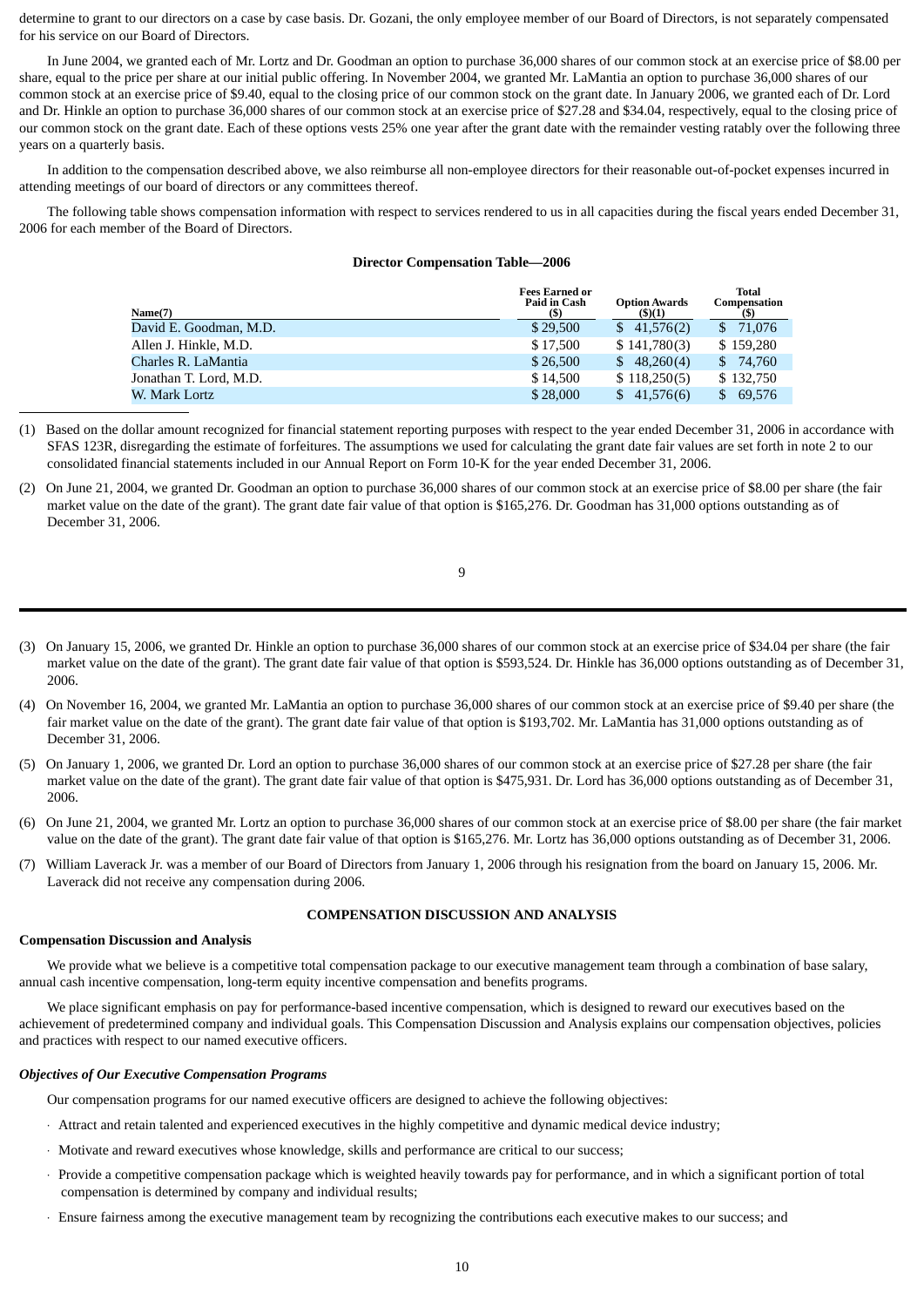· Motivate our executives to manage our business to meet our short- and long-term objectives, and reward them for meeting these objectives.

#### *Our Compensation Committee*

The Compensation Committee oversees the development of our compensation plans and policies for executive officers. The Compensation Committee, which is comprised of two non-employee, independent directors, determines the compensation of our executive officers and administers and makes recommendations and awards under our stock option plans. In order to assist us in determining the amount of executive compensation to pay and the programs to consider implementing, we engaged the services of Aon/Radford, a nationally recognized consulting firm. Specifically, Aon/Radford was engaged by the Compensation Committee to provide a comprehensive review of executive compensation and assist us in the consideration of long-term incentive compensation alternatives. As part of Aon/Radford's engagement, the Compensation Committee directed Aon/Radford to, among other things, provide competitive market compensation data and make recommendations for pay levels for each component of our executive compensation.

Aon/Radford provided competitive market compensation data for a peer group comprised of medical device companies with comparable profiles in terms of revenues, growth rate and certain other metrics. The comparable companies included Abaxis, Adeza Biomedical, Angiodynamics, Aspect Medical Systems, Cyberonics, Foxhollow Technologies, Immucor, Intuitive Surgical, Natus Medical, NMT Medical, Nuvasive, Othovita, Sonosite, Vascular Solutions, Ventana Medical Systems, and VNUS Medical Technologies. This peer group data was supplemented by survey data on compensation in similarlysize medical device companies.

Each executive officer position was reviewed based on data from this peer group or a subset of this peer group. The Compensation Committee considered this data as well as each executive officer's responsibilities, prior experience, performance in meeting objectives, ability to provide leadership and guidance to our employees and the anticipated value of their impact on our success. Historically, the base salary and annual cash incentive compensation for a given executive officer has been between the  $25<sup>th</sup>$  and  $50<sup>th</sup>$  percentile for that position within the peer group, while the long-term incentives have been at approximately the 75<sup>th</sup> percentile for each executive officer position.

#### **Our Executive Compensation Programs**

#### *Base Salary*

We pay our executive officers a base salary, which we review and adjust annually. We believe that a competitive base salary is a necessary element of any compensation program that is designed to attract and retain talented and experienced executives. We also believe that attractive base salaries can motivate and reward executives for their overall performance. Although base salaries are established in part based on the individual experience, skills and expected contributions during the coming year of our executive officers and our executive officers performance during the prior year, we do not view base salaries as primarily serving our objective of paying for performance.

Base salary compensation levels for each of our executive officers, including the Chief Executive Officer, are generally determined by evaluating: (1) the experience of and the responsibilities held (or to be held) by the individual; (2) our past financial performance and future expectations; (3) individual performance; and (4) benchmark data of peer companies. The Compensation Committee does not assign relative weights or rankings to these factors, but instead makes a determination based upon consideration of all of these factors, as well as the progress made with respect to our long-term goals and strategies. Base salary levels for each of our executive officers, other than the Chief Executive Officer, are also based upon evaluations and recommendations made by the Chief Executive Officer. With respect to executive officers

| ۰ | ٠ |  |
|---|---|--|

who first join us during a year, special consideration is given to each officer's compensation package at his or her prior place of employment.

In 2006, we increased the base salaries of our named executive officers as follows: Dr. Gozani's base salary increased from \$250,000 to \$262,500 per year, Mr. Gregory's base salary increased from \$235,000 to \$246,800 per year, Dr. Williams' base salary increased from \$176,400 to \$198,500 per year, Mr. Daniello's base salary increased from \$165,375 to \$190,200 per year and Mr. Smith's base salary increased from \$220,000 to \$231,000 per year. The base salaries of our named executive officers, including Dr. Gozani's, reflect 5% increases, with the exception of the base salary for Dr.Williams, which was increased 12.5% and the base salary for Mr. Daniello, which was increased 15%. The increases in base salaries for Dr. Williams and Mr. Daniello were based on an analysis of benchmark data from the group of peer companies described previously to effectively move these executive officers closer to the 50<sup>th</sup> percentile for their respective positions. Our executive officers' base salaries reflect the initial base salaries that we negotiated with each of our executive officers at the time of his initial employment or promotion and our subsequent adjustments to these amounts to reflect market increases, the growth and stage of development of our company, our executive officers' performance and increased experience, any changes in our executives' roles and responsibilities and other factors. The initial base salaries that we negotiated with our executive officers were based on our understanding of the market at the time, the individual experience and skills of, and expected contribution from, each executive officer, the roles and responsibilities of the executive officer, the base salaries of our existing executive officers and other factors.

# *Annual Cash Incentive Compensation*

Consistent with our emphasis on pay for performance incentive compensation programs, our executives are eligible to receive annual cash incentive compensation primarily based upon their performance as measured against predetermined performance goals established by us, including financial measures, product development objectives, the achievement of strategic objectives and individualized objectives for each executive officer. The primary objective of our annual cash incentive compensation is to motivate and reward our named executive officers for meeting our short-term objectives using a pay for performance-based program with objectively determinable performance goals. In addition, we may reserve a portion of each executive's annual cash incentive compensation to be paid at our discretion based on the executive's overall performance. We maintain this discretionary portion of the annual cash incentive compensation in order to motivate our executive officers' overall performance and their performance relating to matters that are not that specifically addressed in the predetermined performance goals that we set. We do not believe that every important aspect of executive performance is capable of being specifically quantified in a predetermined objective performance goal. For example, events outside of our control may occur after we have established the executive officers' performance goals for the year that require our executives to focus their attention on different or other strategic objectives.

We establish the target amount of our annual cash incentive compensation at a level that represents a meaningful portion of our executive officer's currently paid out cash compensation. In establishing these levels, in addition to considering the incentives that we want to provide to our executives, we also consider the compensation levels for comparable positions at similarly situated companies, our historical practices and any contractual commitments that we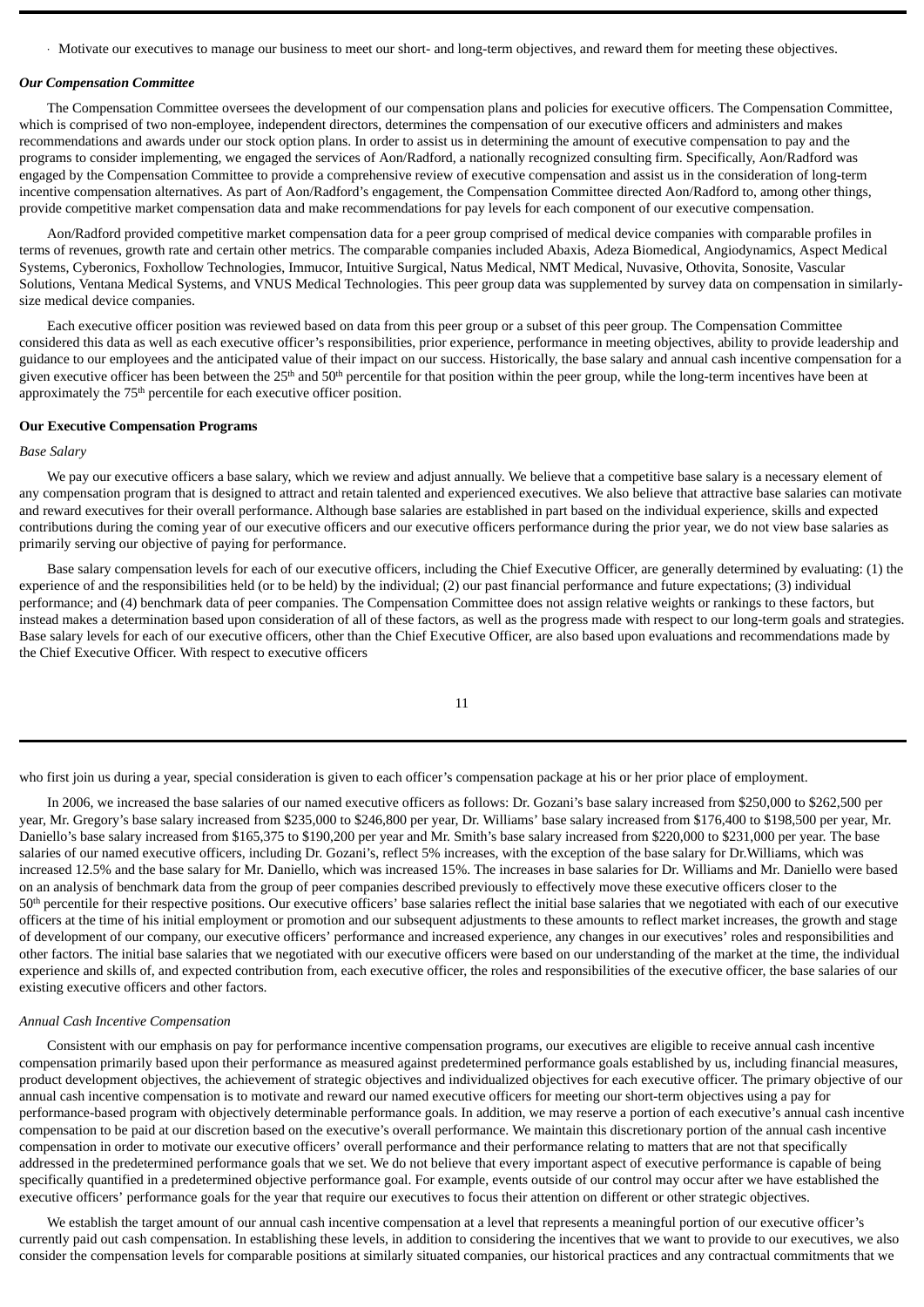have relating to executive officer compensation. Cash incentive compensation is intended to constitute a significant portion of an executive officer's incentive and total compensation package.

In 2006, we established a target for annual cash incentive compensation for each of our executive officers of between 25% and 50% of his base salary, depending on the executive officer's role. The annual cash incentive compensation for our Chief Executive Officer was based on the achievement of a number of predetermined performance goals evaluated at year-end. The goals for 2006 for our Chief Executive Officer related to attaining a specified revenue target, managing operating expenses at specified levels,

achieving compliance with Sarbanes Oxley 404, implementing strategies, advancing the organizational structure and certain additional individualized objectives. The cash incentive compensation for our Chief Operating Officer was based on the achievement of a number of predetermined performance goals on a quarterly and year-end basis. The goals for 2006 for our Chief Operating Officer related to attaining a specified revenue target, managing sales and marketing expenses at specified levels, managing organizational structure and staffing, implementing strategic initiatives pertaining to distribution and product launches and certain additional individualized objectives. The cash incentive compensation for our Senior Vice President of Engineering was based on the achievement of a number of predetermined performance goals evaluated on a quarterly and year-end basis. The goals for 2006 for our Senior Vice President of Engineering related to specific product development objectives for improvements to our existing products, including the NC-stat System, and the development of new products, including our third generation diagnostic devices and a drug delivery system. The cash incentive compensation for our Senior Vice President of Information Technology was based on the achievement of a number of predetermined performance goals evaluated on a quarterly and yearend basis. The goals for 2006 for our Senior Vice President of Information Technology related to specific objectives for the onCall Information System, applications and support for the sales, customer service, quality assurance and finance organizations and network and system administration. The annual cash incentive bonus for our Chief Financial Officer was based on the achievement of a number of predetermined performance goals evaluated at year-end. The goals for 2006 for our Chief Financial Officer related to the issuance of timely and accurate financial statements, implementing a plan for achieving compliance with Sarbanes Oxley 404 and certain additional individualized objectives.

In March 2007, our Compensation Committee approved the following cash incentive compensation and bonuses to our executive officers. Our Chief Executive Officer was awarded 50% of his target cash incentive compensation based on an assessment of the achievement of the goals described above. Our Chief Operating Officer was awarded 100% of his target cash incentive compensation for the first three quarters of 2006 and 75% of his target cash incentive compensation for the fourth quarter of 2006 based on an assessment of the achievement of the goals described above. Our Senior Vice President of Information Technology was awarded 99% of his target cash incentive compensation for the first and second quarters of 2006 and 100% of his target cash incentive compensation for the third and fourth quarters of 2006 based on an assessment of the achievement of the goals described above. Our Senior Vice President of Engineering was granted a discretionary bonus for 2006 of \$34,734. The Compensation Committee awarded this discretionary bonus to our Senior Vice President of Engineering in light of his overall performance and in light of circumstances which developed in 2006 and impacted the ability to meet the predetermined objectives. Our Chief Financial Officer was awarded 50% of his target cash incentive compensation based on an assessment of the achievement of the goals described above.

#### *Long-Term Incentive Compensation*

We grant long-term equity incentive awards in the form of stock options to executives as part of our total compensation package. Consistent with our emphasis on pay for performance-based incentive compensation, these awards represent a significant portion of total executive compensation. We use longterm equity incentive awards in order to align the interests of our executives and our stockholders by providing our executives with strong incentives to increase stockholder value and a significant reward for doing so. Based on the stage of our development and the incentives we are trying to provide to our executives, we have chosen to use stock options, which derive value exclusively from increases in stockholder value, as opposed to restricted stock or other forms of equity awards. Our decisions regarding the amount and type of long-term equity incentive compensation and relative weighting of these awards among total executive compensation have also been based on our understanding of market practices of similarly situated companies and our negotiations with our executives in connection with their initial employment or promotion by us.

| ۰.<br>×<br>v |
|--------------|

Stock option awards provide our executive officers with the right to purchase shares of our common stock at a fixed exercise price typically for a period of up to ten years, subject to continued employment with us. Stock options are earned on the basis of continued service to us and generally vest over four years, beginning with one-fourth vesting one year after the date of grant, then pro-rata vesting quarterly thereafter. Currently, stock option awards are made pursuant to our 2004 Stock Option and Incentive Plan. See also "Employment Agreements and Potential Payments Upon Termination or Change-in-Control" for a discussion of the change-in-control provisions related to stock options.

The exercise price of each stock option granted under our 2004 Stock Option and Incentive Plan must be equal to or above the fair market value of our common stock on the grant date.

We have granted all of our stock options to executives as incentive stock options under Section 422 of the Internal Revenue Code of 1986 ("the Code"), subject to the volume limitations contained in the Code. Generally, for stock options that do not qualify as incentive stock options, we are entitled to a tax deduction in the year in which the stock options are exercised equal to the spread between the exercise price and the fair market value of the stock for which the stock option was exercised. The holders of the stock options are generally taxed on this same amount in the year of exercise. For stock options that qualify as incentive stock options, we do not receive a tax deduction, unless there is a disqualifying disposition at the time of sale by the officer, and the holder of the stock option may receive more favorable tax treatment than he or she would for a non-qualified stock option. In 2006, we granted primarily nonqulaified stock options, as a result of the Code limitations described above.

We have made grants to each of our executive officers on a periodic, but not necessarily annual, basis. In 2006, we considered a number of factors in determining what, if any, stock options to grant to our executives, including:

- · the number of shares subject to, and exercise price of, outstanding options, both vested and unvested, held by our executives;
- · the vesting schedule of the unvested stock options held by our executives; and
- · the amount and percentage of our total equity on a diluted basis held by our executives.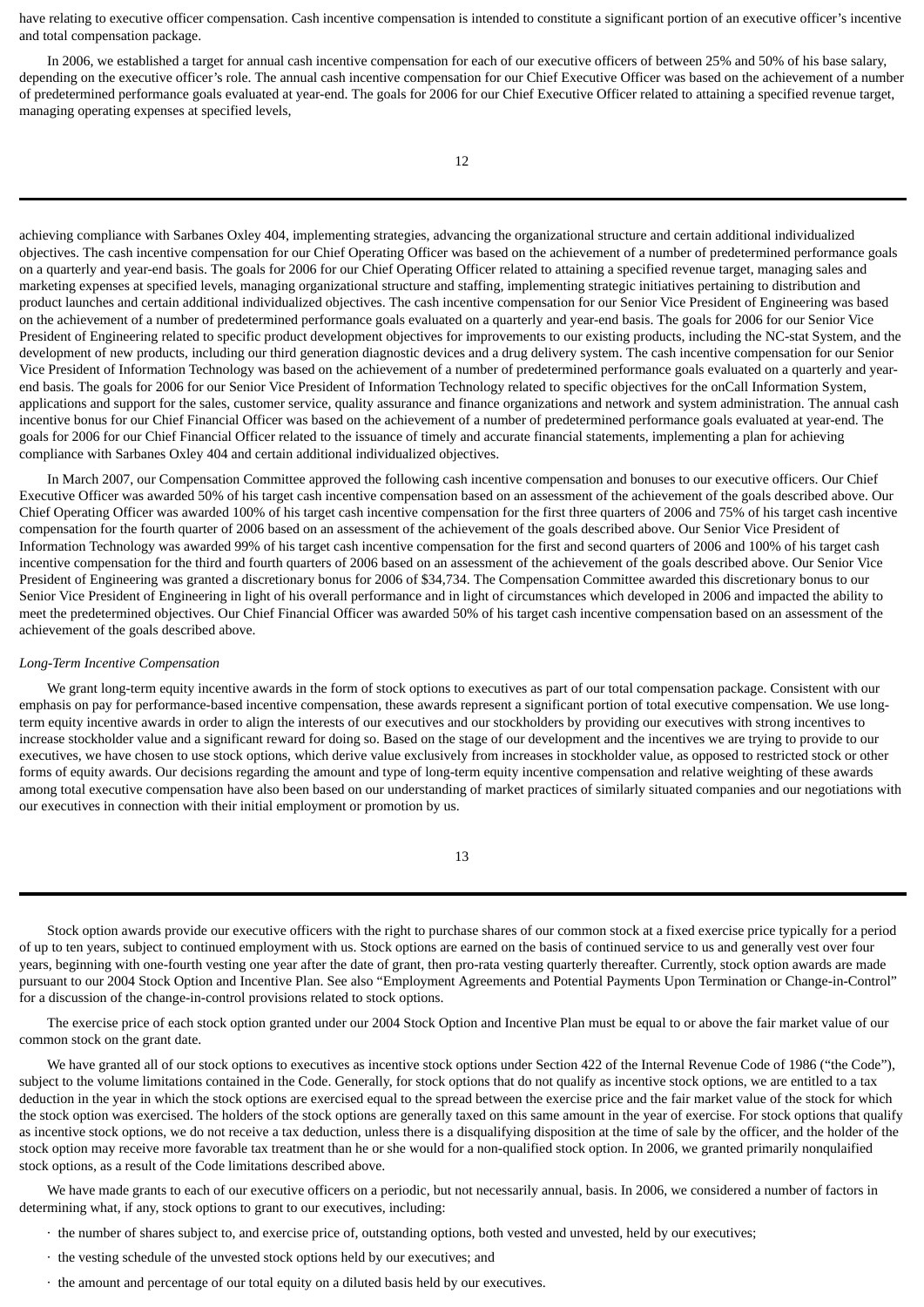We made new stock option grants to each of our executive officers other than Dr. Gozani in 2006. Dr. Gozani did not receive a stock option grant in 2006, based on an assessment of the factors described above, especially taking into consideration Dr. Gozani's existing ownership of our stock and the significant grant made to Dr. Gozani in 2004 prior to our initial public offering. We made the following stock option grants in 2006: 30,000 shares to Mr. Gregory, 30,000 shares to Mr. Smith, 25,000 shares to Dr. Williams and 25,000 shares to Mr. Daniello. The size of these grants were determined by evaluating the factors listed above.

In 2007, we adopted an equity award grant policy in order to formalize our approach regarding the timing and pricing of equity awards made to the named executive officers and all other employees. Under this policy, equity awards will only be made to existing employees on an annual basis or in connection with a promotion or other extraordinary event. The amount of annual awards will be determined at a pre-scheduled meeting of our compensation committee that is expected to be held within 45 days after the third trading day following our release our financial results for the prior year. Stock options granted as part of annual awards will either be denominated in shares or dollars, will have an exercise price per share equal to the closing price of our common stock on the date of the meeting at which they were approved and, if denominated in dollars, will be for the number of shares determined using the formula approved by our Compensation Committee at the time of the grants.

*Post-Employment Benefits.* Three of our named executive officers, Dr. Gozani, Mr. Gregory and Mr. Smith have employment agreements that provide them with severance payments and benefits in the

14

event we terminate their employment without cause or the executive officer terminates their employment for good reason. We believe that because the severance level is negotiated up front, it makes it easier for us to terminate executives without the need for protracted negotiations over severance.

See "Executive Compensation—Employment Agreements and Potential Payments upon Termination or Change-in-Control" for the definition of cause and good reason under the employment agreements..

In the event of a change in control, under the terms of the Company's 2004 Stock Option and Equity Incentive Plan and the 1998 Stock Option Plan, all stock options held by the named executive officers become fully vested unless the stock options are replaced by like options by the acquiring company.

# *Other Benefits Programs.*

We believe in creating a cooperative environment in which all employees are committed to us and motivated to meet our business objectives. To that end, there are no additional significant benefits or perquisites that are available to the named executive officers that are not also available to all of our employees. Our employee benefits include a 401(k) profit sharing plan, disability insurance and optional health and dental. The optional health benefit requires cost sharing for all employees, including executive officers, and the dental is fully paid by any employee that elects the coverage.

# *Deductibility of Executive Compensation Expenses*

In general, under Section 162(m) of the Code, we cannot deduct, for federal income tax purposes, compensation in excess of \$1,000,000 paid to certain executive officers. This deduction limitation does not apply, however, to compensation that constitutes "qualified performance-based compensation" within the meaning of Section 162(m) of the Code and the regulations promulgated thereunder. The Compensation Committee has considered the limitations on deductions imposed by Section 162(m) of the Code, and it is the Compensation Committee's present intention that, for so long as it is consistent with its overall compensation objective, substantially all executive compensation will not be subject to the deduction limitations of Section 162(m) of the Code.

# **COMPENSATION COMMITTEE REPORT**

The Compensation Committee of the Company has reviewed and discussed the Compensation Discussion and Analysis required by Item 402(b) of Regulation S-K with management and, based on such review and discussions, the Compensation Committee recommended to the Board that the Compensation Discussion and Analysis be included in this Proxy Statement.

> Respectfully submitted by the Compensation Committee:

David E. Goodman, M.D. W. Mark Lortz

15

# **COMPENSATION OF EXECUTIVE OFFICERS**

#### **Summary of Executive Compensation**

The following table shows compensation information with respect to services rendered to us in all capacities during the fiscal year ended December 31, 2006 for (i) the individual who served as the Chief Executive Officer for the fiscal year ended December 31, 2006, (ii) the individual who served as the Chief Financial Officer for the fiscal year ended December 31, 2006, and (ii) each of the three other most highly compensated executive officers who were serving as executive officers at December 31, 2006 and whose aggregate salary and bonus exceeded \$100,000 in the fiscal year ended December 31, 2006 (we refer to these individuals, collectively with the Chief Executive Officer and the Chief Financial Officer, as the "named executive officers"):

#### **Summary Compensation Table**

| <b>Name and Principal Position</b><br>Shai N. Gozani, M.D. Ph.D. | Year<br>2006 | Salary<br>(5)<br>262,500 | <b>Bonuses</b> | <b>Non-Equity</b><br><b>Incentive Plan</b><br>Compensation<br>65.625 | <b>Option Awards</b><br>(1) (\$)<br>428.933 | All Other<br>Compensation (\$)<br>7.200(2) | Total<br>(S)<br>764.258 |
|------------------------------------------------------------------|--------------|--------------------------|----------------|----------------------------------------------------------------------|---------------------------------------------|--------------------------------------------|-------------------------|
| Chairman of the Board,                                           |              |                          |                |                                                                      |                                             |                                            |                         |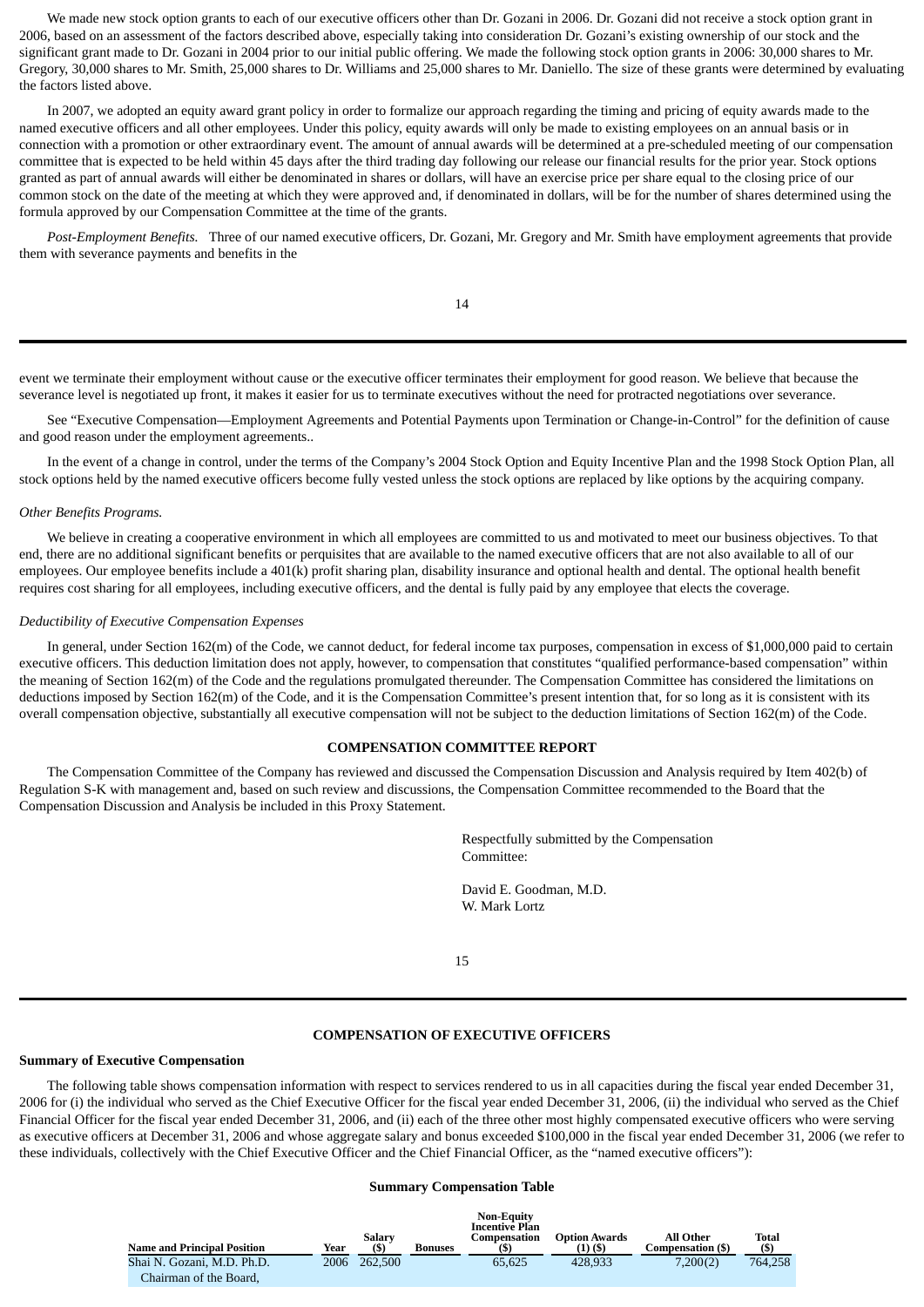| 2006 | 246,750 |        | 115,663 | 251,241(4) | 7,200(2) | 620,854 |
|------|---------|--------|---------|------------|----------|---------|
| 2006 | 231,000 |        | 34,650  | 307,191    |          | 572,841 |
| 2006 | 190.181 |        | 47,307  | 50,487(3)  |          | 287,975 |
| 2006 | 198,450 | 34,734 |         | 135,332(5) |          | 368,516 |
|      |         |        |         |            |          |         |

(1)Based on the dollar amount recognized for financial statement reporting purposes with respect to the year ended December 31, 2006 in accordance with SFAS 123R, disregarding the estimate of forfeitures. The assumptions we used for calculating the grant date fair values are set forth in note 2 to our consolidated financial statements included in our Annual Report on Form 10-K for the year ended December 31, 2006.

- (3) Includes \$2,029 of stock-based compensation resulting from the modification of a stock option agreement in which 1,250 stock options were modified to a per share exercise price of \$4.48 from a per share exercise price of \$2.25. The option modification was to avoid application of Section 409A of the Internal Revenue Code of 1986 (the "Code").
- (4) Includes \$7,451 of stock-based compensation resulting from the modification of a stock option agreement in which 2,167 stock options were modified to a per share exercise price of \$4.48 from a per share exercise price of \$2.25. The option modification was to avoid application of Section 409A of the Code.
- (5) Includes \$9,318 of stock-based compensation resulting from the modification of a stock option agreement in which 1,875 stock options were modified to a per share exercise price of \$4.48 from a per share exercise price of \$2.25. The option modification was to avoid application of Section 409A of the Code.

16

The following table sets forth information concerning grants of plan-based awards made to each of the named executive officers during the year ended December 31, 2006.

| Name                       | <b>Grant Date</b> | <b>Estimated Future</b><br><b>Payouts Under</b><br>Non-Equity<br><b>Incentive Plan</b><br>Awards:<br><b>Target</b><br>(\$) | All Other<br>Option<br>Awards:<br><b>Number of</b><br>securities<br>underlying<br>options<br>$($ #) | <b>Exercise or Base</b><br><b>Price of Option</b><br>Awards<br>$(\$ / share)$ | <b>Grant date fair</b><br>value of stock<br>and option<br>awards<br>(1) |
|----------------------------|-------------------|----------------------------------------------------------------------------------------------------------------------------|-----------------------------------------------------------------------------------------------------|-------------------------------------------------------------------------------|-------------------------------------------------------------------------|
| Shai N. Gozani, M.D. Ph.D. | 9/6/06            | 131,250                                                                                                                    |                                                                                                     |                                                                               |                                                                         |
| Gary L. Gregory            | 1/4/06<br>9/6/06  | 123,375                                                                                                                    | 30,000                                                                                              | 30.10                                                                         | 437,358                                                                 |
|                            | 9/6/06            |                                                                                                                            | 2,167(2)                                                                                            | 4.48(2)                                                                       | 40,065(2)                                                               |
| W. Bradford Smith          | 1/4/06<br>9/6/06  | 69,300                                                                                                                     | 30,000                                                                                              | 30.10                                                                         | 437,358                                                                 |
| <b>Guy Daniello</b>        | 1/4/06<br>9/6/06  | 47,545                                                                                                                     | 25,000                                                                                              | 30.10                                                                         | 364,465                                                                 |
|                            | 9/6/06            |                                                                                                                            | 1,250(3)                                                                                            | 4.48(3)                                                                       | 11,555(3)                                                               |
| Michael Williams, Ph.D.    | 1/4/06<br>9/6/06  | 49,612                                                                                                                     | 25,000                                                                                              | 30.10                                                                         | 364,465                                                                 |
|                            | 9/6/06            |                                                                                                                            | 1,875(4)                                                                                            | 4.48(4)                                                                       | 11,555(4)                                                               |

# **Grants of Plan-Based Awards—2006**

- (1) The grant date fair value of options granted is equal to the fair value of the options on the grant date used to determine the compensation expense associated with the grant in the our financial statements and has been calculated using the Black-Scholes option model. See the notes to the financial statements contained in our Annual Report on Form 10-K for the assumptions used.
- (2) These options are a result of a modification to a stock option agreement, in which, 2,167 stock options were modified to a per share exercise price of \$4.48 from a per share exercise price of \$2.25. The option modification was to avoid application of Section 409A of the Code. The grant date fair value included in the table for this award represents the incremental fair value, computed as of the modification date in accordance with FAS 123R, with respect to the award as modified. Each of these modifications was approved by our Compensation Committee on September 6, 2006, but did not become effective until agreed to by the named executive officer on November 14, 2006.
- (3) These options are a result of a modification to a stock option agreement in which 1,250 stock options were modified to a per share exercise price of \$4.48 from a per share exercise price of \$2.25. The option modification was to avoid application of Section 409A of the Code. The grant date fair value included in the table for this award represents the incremental fair value, computed as of the modification date in accordance with FAS 123R, with respect to the award as modified. Each of these modifications was approved by our Compensation Committee on September 6, 2006, but did not become effective until agreed to by the named executive officer on November 14, 2006.
- (4) These options are a result of a modification to a stock option agreement, in which 1,875 stock options were modified to a per share exercise price of \$4.48 from a per share exercise price of \$2.25. The option modification was to avoid application of Section 409A of the Code. The grant date fair value

<sup>(2)</sup> Represents automobile allowance.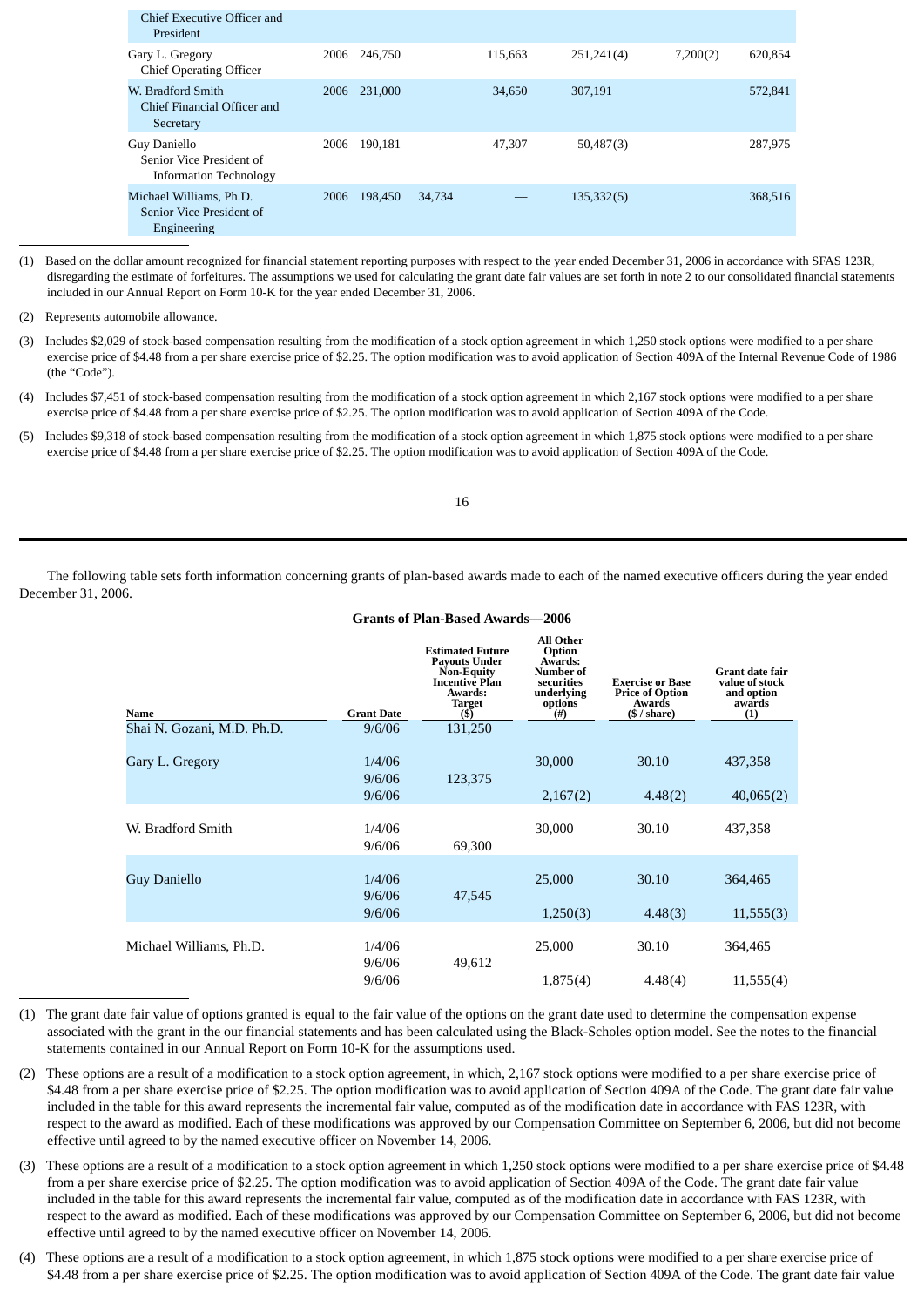17

modification date in accordance with FAS 123R, with respect to the award as modified. Each of these modifications was approved by our Compensation Committee on September 6, 2006, but did not become effective until agreed to by the named executive officer on November 14, 2006.

#### **Discussion of Summary Compensation and Grants of Plan-Based Awards Tables**

Our executive compensation policies and practices, pursuant to which the compensation set forth in the Summary Compensation Table and the Grants of Plan Based Awards Table was paid or awarded, are described above under "Compensation Discussion and Analysis." A summary of certain material terms of our compensation plans and arrangements is set forth below. The terms of employment agreements that we have entered into with our executives are described below under "Employment Agreements and Potential Payments Upon Termination or Change-in-Control."

#### *Annual Cash Incentive Compensation*

In 2006, we established target annual cash incentive compensation for each of our named executive officers as a percentage of that executive's base salary, as follows: Dr. Gozani—50%; Mr. Gregory—50%; Mr. Smith—30%; Dr. Williams—25%; and Mr. Daniello—25%. The cash incentive compensation paid upon the achievement of these predetermined performance goals are reported as "Non-Equity Incentive Plan Compensation" in the Summary Compensation Table. Additionally, in the 2006 Grants of Plan-Based Awards table, the "Estimated Possible Payouts under Non-Equity Incentive Plan Awards" column for each of the executives relates to the portion of our annual cash incentive compensation that was payable upon the achievement of these predetermined performance goals. The target represents the payout that would have been received if each performance goal was met. We did not establish separate threshold and maximum payouts above or below the target level for each performance goal, although the amount of the actual payout was dependent on the number of performance goals met.

#### *2006 Stock Option Grants*

In 2006, we granted stock options to our named executive officers under our 2004 Stock Option and Incentive Plan, as described above. Each stock option granted has a term of ten years and may be exercised at any time and from time to time prior to its expiration for all or a portion of such option shares that have vested. Each stock options vest over four years with 25% of the total award vesting after one year and the remainder vesting in equal quarterly installments thereafter. Generally, to the extent vested, each stock option is exercisable during the term of the option while the grantee is employed by us and for a period of three months thereafter, unless such termination is upon death or disability, in which the grantee may continue to exercise the option for a period of 12 months, or for cause, in which case the option terminates immediately. Vesting of this stock option is also subject to acceleration in some certain circumstances in connection with a change-in-control as described below in "—Employment Agreements and Potential Payments Upon Termination or Change-in-Control."

The table below sets forth information with respect to our named executive officers concerning the exercise of options during the year ended December 31, 2006.

| ٦            |
|--------------|
| I<br>×<br>۰. |

#### **Option Exercises and Stock Vested Table—2006**

|                             | Number of<br><b>Shares Acquired</b><br>on Exercise (#) | <b>Value Realized</b><br>on Exercise (\$)(1) |
|-----------------------------|--------------------------------------------------------|----------------------------------------------|
| Shai N. Gozani, M.D., Ph.D. |                                                        |                                              |
| Gary L. Gregory             | 61,833                                                 | \$1,735,383                                  |
| W. Bradford Smith           | 50,000                                                 | \$1,163,686                                  |
| Guy Daniello                |                                                        |                                              |
| Michael Williams, Ph.D.     |                                                        |                                              |

(1) Value realized is calculated as the difference between the market price at the time of the exercise and the option price.

The table below sets forth information with respect to our named executive officers concerning the outstanding equity awards as of December 31, 2006.

#### **Outstanding Equity Awards at Fiscal Year-End—2006**

|                             |                   |                  | <b>Number of Securities Underlying</b><br><b>Unexercised Options</b><br><b>Option Awards(1)</b> |                                      |                                         |
|-----------------------------|-------------------|------------------|-------------------------------------------------------------------------------------------------|--------------------------------------|-----------------------------------------|
|                             |                   | (#) Exercisable  | (#) Unexercisable                                                                               | <b>Option Exercise</b><br>Price (\$) | <b>Option Expiration</b><br><b>Date</b> |
| Shai N. Gozani, M.D., Ph.D. | (1)               | 234,375          | 140,625                                                                                         | \$<br>8.00                           | 6/21/14                                 |
| Gary L. Gregory             | (2)               | 39,062           | 23,438                                                                                          | 8.00<br>\$                           | 6/02/14                                 |
|                             | (3)               | $\bf{0}$         | 5,500                                                                                           | \$.<br>2.25                          | 1/01/13                                 |
|                             | $\left( 4\right)$ | $\overline{0}$   | 30,000                                                                                          | \$30.10                              | 1/04/16                                 |
|                             | (5)               | 2,167            | 0                                                                                               | \$<br>4.48                           | 6/05/13                                 |
| W. Bradford Smith           | (16)              | 12,125           | 79,875                                                                                          | \$<br>9.90                           | 2/14/15                                 |
|                             | (17)              | $\boldsymbol{0}$ | 30,000                                                                                          | 30.10                                | 1/04/16                                 |
| <b>Guy Daniello</b>         | (6)               | 3,750            | $\theta$                                                                                        | \$<br>2.25                           | 10/13/12                                |
|                             | (7)               | 679              | 679                                                                                             | \$<br>2.25                           | 1/01/13                                 |
|                             | (8)               | 625              | 625                                                                                             | $\mathbb{S}$<br>4.48                 | 6/05/13                                 |
|                             | (9)               | $\overline{0}$   | 25,000                                                                                          | 30.10                                | 1/04/16                                 |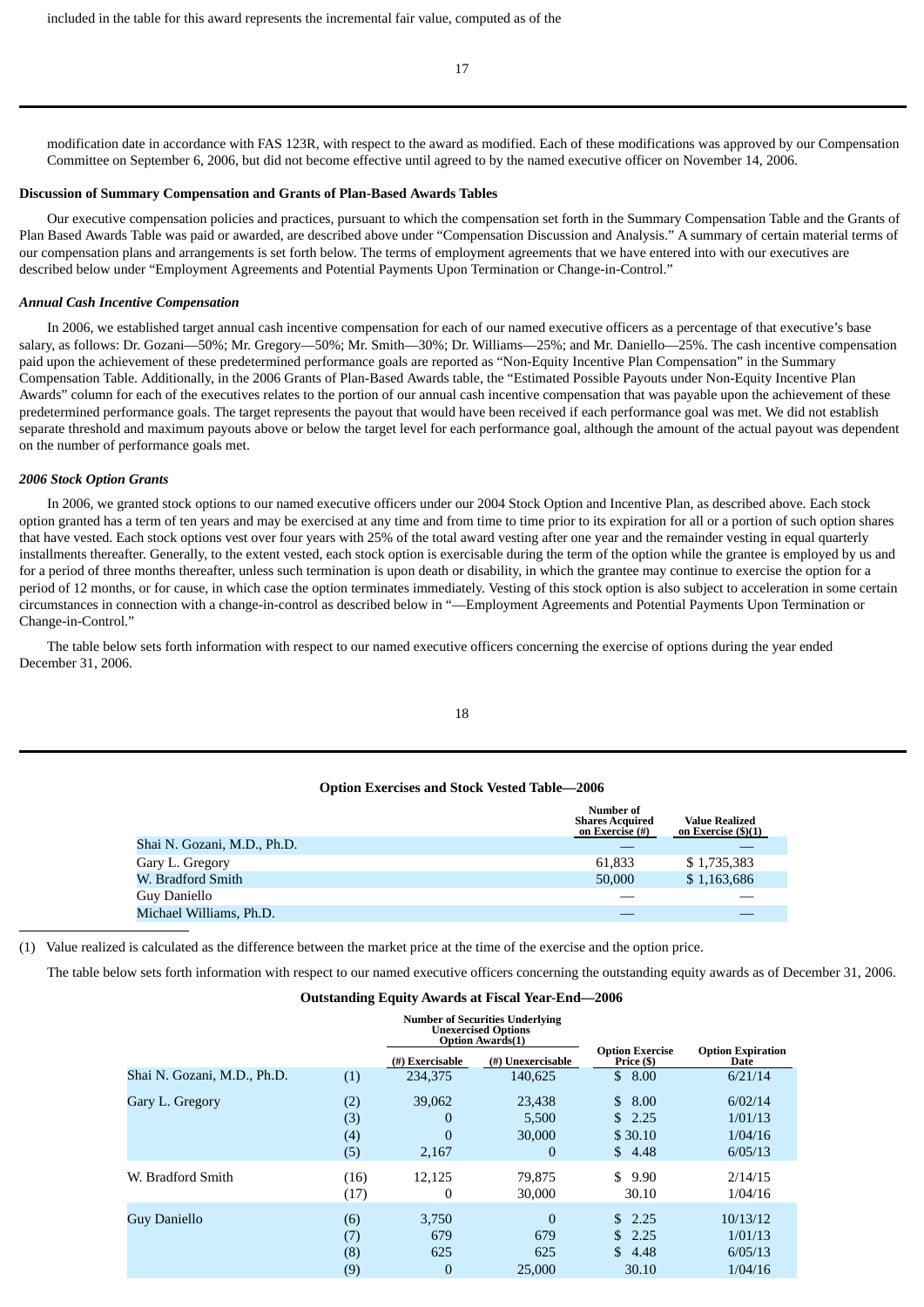| Michael Williams, Ph.D. | (10) | 1,138 | 1,138  | \$2.25  | 1/01/13 |
|-------------------------|------|-------|--------|---------|---------|
|                         | (11) | 187   |        | \$2.25  | 1/15/12 |
|                         | (12) | 3,750 | 7.500  | \$2.25  | 9/18/13 |
|                         | (13) | 625   |        | \$2.25  | 6/05/13 |
|                         | (14) | 1,250 | 625    | \$ 4.48 | 6/05/13 |
|                         | (15) |       | 25,000 | \$30.10 | 1/04/16 |
|                         |      |       |        |         |         |

- 1) These options were granted on June 21, 2004. The options vest 25% on the first anniversary of the grant date and then 1/16th each quarter there after until fully vested.
- 2) These options were granted on June 21, 2004. The options vest 25% on the first anniversary of the vest start date and then 1/16th each quarter there after until fully vested.
- 3) These options were granted on January 1, 2003. The options vest 25% on the first, second, third and fourth anniversaries of the grant date.
- 4) These options were granted on January 4, 2006. The options vest 25% on the first anniversary of the grant date and then 1/16th each quarter there after until fully vested.
- 5) These options were granted on April 8, 2004 and modified on September 6, 2006. These options are a result of a modification to a stock option agreement in which 2,167 stock options were

19

modified to a per share exercise price of \$4.48 from a per share exercise price of \$2.25. The option modification was to avoid application of Section 409A of the Code. The options vest 28% on the first anniversary of the grant date and then 2.4% each month for the next 30 months.

- 6) These options were granted on October 13, 2002. The options vest 25% on the first, second, third and fourth anniversaries of the grant date.
- 7) These options were granted on January 1, 2003. The options vest 25% on the first, second, third and fourth anniversaries of the grant date.
- 8) These options were granted on April 8, 2004 and modified on. September 6, 2006. These options are the result of a modification to a stock option agreement in which 1,250 stock options were modified to a per share exercise price of \$4.48 from a per share exercise price of \$2.25. The option modification was to avoid the application of Section 409A of the Code. The options vest 25% on the first, second, third and fourth anniversaries of the vest start date of June 5, 2003.
- 9) These options were granted on January 4, 2006. The options vest 25% on the first anniversary of the grant date and then 1/16th each quarter there after until fully vested.
- 10) These options were granted on January 1, 2003. The options vest 25% on the first, second, third and fourth anniversaries of the grant date.
- 11) These options were granted on April 8, 2004. The options vest equally over 36 months starting on January 15, 2002.
- 12) These options were granted on September 18, 2003. The options vest 25% on the first, second, third and fourth anniversaries of the grant date.
- 13) These options were granted on April 8, 2004. The options vest 25% on the first, second, third and fourth anniversaries of the vest start date of June 5, 2003.
- 14) These options were granted on April 8, 2004 and modified on September 6, 2006. These options are a result of a modification to a stock option agreement in which 1,875 stock options were modified to a per share exercise price of \$4.48 from a per share exercise price of \$2.25. The option modification was to avoid application of Section 409A of the Code. The options vest 25% on the first, second, third and fourth anniversaries of the vest start date of June 5, 2003.
- 15) These options were granted on January 4, 2006. The options vest 25% on the first anniversary of the grant date and then 1/16th each quarter there after until fully vested.
- 16) These options were granted on February 14, 2005. The options vest 25% on the first anniversary of the grant date and then 1/16tth each quarter there after until fully vested.
- 17) These options were granted on January 4, 2006. The options vest 25% on the first anniversary of the grant date and then 1/16th each quarter there after until fully vested.

# **Employment Agreements and Potential Payments upon Termination or Change-in-Control Shai N. Gozani, M.D., Ph.D.**

We entered into an employment agreement with Dr. Gozani, effective as of June 21, 2004. Under the terms of the employment agreement, Dr. Gozani is to be paid an annual base salary determined by our Compensation Committee but not less than \$250,000. Dr. Gozani's salary for 2006 was \$262,500. Dr. Gozani is also eligible to receive an annual cash performance bonus of up to 50% of his annual salary if certain performance objectives, determined by Dr. Gozani and our Compensation Committee, are met. In addition, pursuant to this employment agreement, we granted Dr. Gozani stock options to purchase 375,000 shares of common stock at an exercise price of \$8.00 per share, equal to the price per share at the initial public offering. This stock option has a term of ten years and vests over four years with 25% of the total award vesting after one year and the remainder vesting ratably over the following three years on a quarterly basis.

The employment agreement may be terminated by us with or without cause or by Dr. Gozani. Under the terms of the employment agreement, if (1) we terminate Dr. Gozani for any reason other than willful non-performance of his duties under the employment agreement, intentional fraud or dishonesty with respect to our business or conviction of a felony, which we refer to as a termination without cause, or (2) Dr. Gozani resigns as a result of a reduction in his responsibilities with us, reduction in his status with us, reduction of his salary, relocation of our corporate offices more than 35 miles from their current location or breach by us of the employment agreement, which we refer to as a termination for good reason, Dr. Gozani will be entitled to his full base salary at his then-current annual rate of pay, plus benefits and applicable bonus payments, through the date of his termination. In addition, in the event of such a termination, we will continue to pay Dr. Gozani his then-current annual base salary for one year following the termination and Dr. Gozani will be entitled to acceleration of one year of vesting under the option granted pursuant to his employment agreement. Additionally, Dr. Gozani will be entitled to his full annual cash performance bonus in the year that any of the following sale transactions occurs:

· a sale of substantially all of our assets;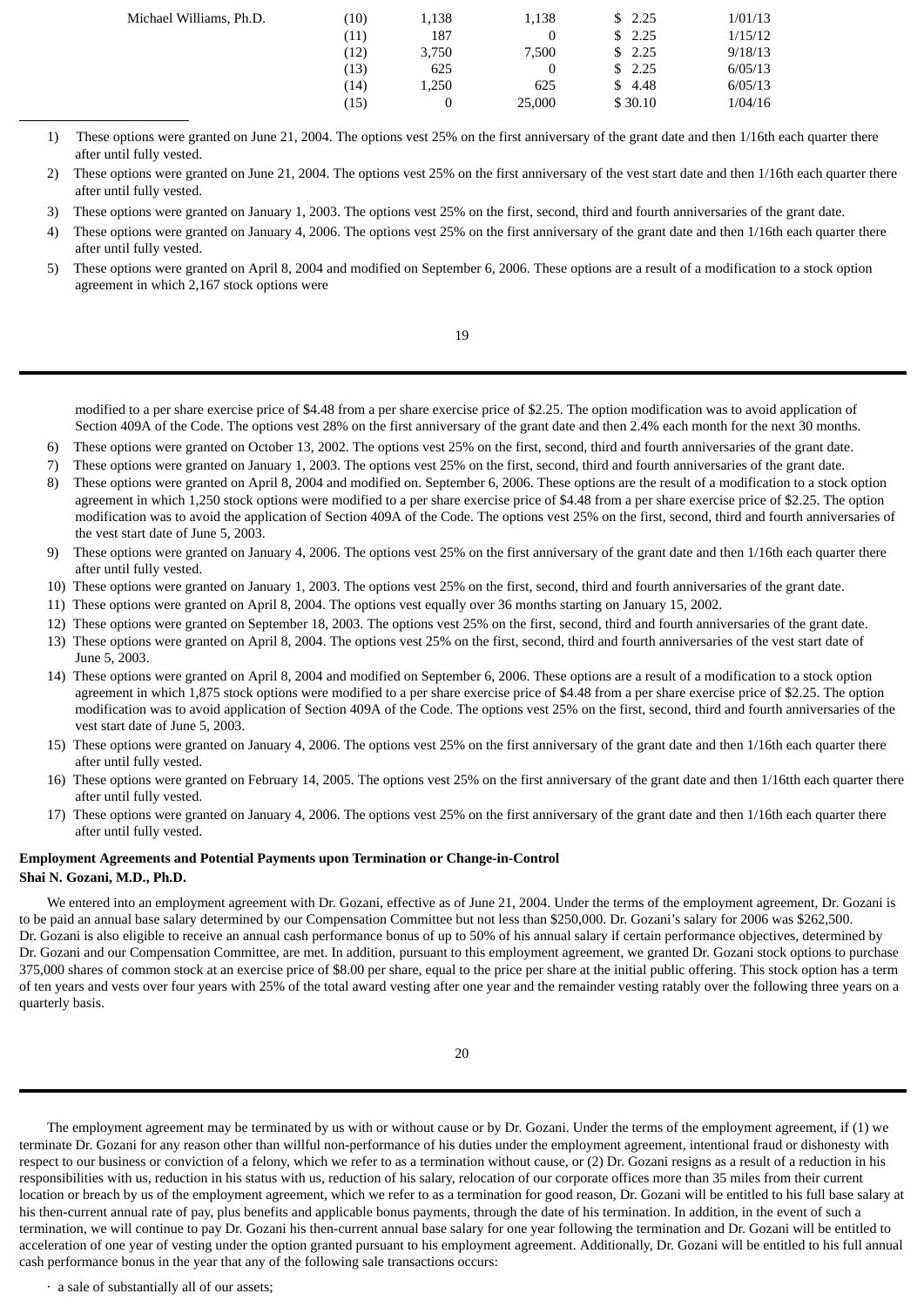- · a merger or combination with another entity, unless the merger or combination does not result in a change in ownership of our voting securities of more than 50%; or
- · the sale or transfer of more than 50% of our voting securities.

Additionally, upon the occurrence of a sale transaction, Dr. Gozani will be entitled to acceleration of vesting for 25% of the option granted pursuant to his employment agreement. If a sale transaction occurs within nine months after a termination without cause or for good reason or the termination of Dr. Gozani's employment as a result of his death or disability, this stock option will become fully vested as to the total award.

The following table quantifies the estimated payments that would be made to Dr. Gozani in the event of any termination or change-in-control of the Company. This table assumes that the applicable event occurred as of December 31, 2006.

| <b>Payments and Benefits</b> | <b>Termination Without</b><br><b>Cause or for Good</b><br>Reason | <b>Change-in-Control</b><br>following<br>Termination(1) | Change-in-Control(2) |
|------------------------------|------------------------------------------------------------------|---------------------------------------------------------|----------------------|
| Cash Severance               | \$262,500                                                        |                                                         |                      |
| Bonus(3)                     |                                                                  |                                                         | \$131,250            |
| Stock Options(4)             | \$647,813                                                        | \$971,719                                               | \$647,813            |
| Total                        | \$910,313                                                        | \$971,719                                               | \$779,063            |

<sup>(1)</sup> Assumes that a sale transaction under Dr. Gozani's employment agreement as such term is described above occurred on December 31, 2006 and within nine months after the effective date of a termination due to death or disability, termination without cause or termination for good reason. Also assumes that the vesting of Dr. Gozani's options did not accelerate upon his prior termination.

(2) Change-in-control refers to a sale transaction under Dr. Gozani's employment agreement as such term is described above. Assumes that Dr. Gozani's stock options are continued, assumed or replaced in the sale transaction. Otherwise, full vesting would occur pursuant to the terms of our 1998 Equity Incentive Plan.

(3) As described above, Dr. Gozani's full bonus is payable in any year in which a sale transaction occurs.

(4) Calculated based on the spread between the exercise price of the options accelerated upon the occurrence of the relevant event and the closing stock price of our common stock on the Nasdaq Global Market on December 31, 2006 of \$14.91.

# **Gary L. Gregory**

We entered into a letter agreement with Mr. Gregory effective July 1, 2002, which provides for our employment of Mr. Gregory on an at-will basis. Under the letter agreement, Mr. Gregory's initial annual salary was \$200,000, subject to subsequent increases in the discretion of our Chief Executive Officer or our Board of Directors. Mr. Gregory's salary for 2006 was \$246,750. Under the letter agreement, Mr. Gregory also is eligible to receive annual incentive cash compensation of up to 50% of his annual salary, if certain performance objectives, determined by our Compensation Committee, primarily related to quarterly and annual sales revenue targets, are met. Pursuant to this letter agreement, we granted Mr. Gregory a stock option to purchase 110,000 shares of common stock at a price of \$2.25 per share. This stock option has a term of ten years and vested over three and one-half years following its grant. Under the terms of the letter agreement, if (1) we terminate Mr. Gregory's employment for any reason other than willful misconduct, which we refer to as a termination without cause, or (2) Mr. Gregory resigns as a result of our material breach of the terms of the letter agreement, which we refer to as a termination for good reason, then Mr. Gregory will be entitled to receive his base salary, car allowance and continuation of health benefits for a period of nine months from the date of the termination, subject to Mr. Gregory executing a release agreement with us. Additionally, in the event of a termination without cause or for good reason, Mr. Gregory will be entitled to the acceleration of nine months of vesting under certain stock options granted to Mr. Gregory, subject to Mr. Gregory executing a release agreement with us. Additionally, in the event of a change-in-control which results in a termination of Mr. Gregory without cause or for good reason, which includes Mr. Gregory's resignation as a result of a required relocation to a worksite more than 50 miles from our worksite prior to the change-in-control, Mr. Gregory will be entitled to receive his base salary, car allowance and continuation of health benefits for a period of nine months from the date of the termination of employment and certain stock options granted to Mr. Gregory will vest in full, subject to Mr. Gregory executing a release agreement with us. Under Mr. Gregory's letter agreement, a change-in-control is defined as a consolidation or merger in which we are not the surviving corporation or which results in the acquisition of substantially all of our outstanding shares by a single person or a group of persons or entities acting in concert or the sale or transfer of substantially all of our assets.

The following table quantifies the estimated payments that would be made to Mr. Gregory in the event of any termination or change-in-control of the Company. This table assumes that the applicable event occurred as of December 31, 2006.

| <b>Payments and Benefits</b> | <b>Termination Without</b><br><b>Cause or for Good Reason</b> | <b>Termination Without Cause or</b><br>for Good Reason upon<br><b>Change-in-Control</b> |
|------------------------------|---------------------------------------------------------------|-----------------------------------------------------------------------------------------|
| Cash Severance               | \$185,063(1)                                                  | \$185,063(1)                                                                            |
| Stock Options(2)             | 80,971(3)                                                     | \$161,957(4)                                                                            |
| <b>Health Care Benefits</b>  | 8,010(5)<br>\$                                                | 8,010(5)<br>\$                                                                          |
| <b>Other Perquisites</b>     | 5,400(6)                                                      | 5,400(6)                                                                                |
| Total                        | \$279,444                                                     | \$ 360,430                                                                              |

(1) Represents nine months of salary based on Mr. Gregory's salary during 2006 of \$246,750.

- (2) Calculated based on the spread between the exercise price of the options accelerated upon the occurrence of the relevant event and the closing stock price of our common stock on the Nasdaq Global Market on December 31, 2006 of \$14.91. Assumes that Mr. Gregory's stock options are continued, assumed or replaced in the change-in-control transaction. Otherwise, full vesting would occur pursuant to the terms of the Company's 1998 Equity Incentive Plan and 2004 Stock Option and Incentive Plan.
- (3) Represents accelerated vesting of options to purchase 11,718 shares of common stock at an exercise price of \$8.00 per share.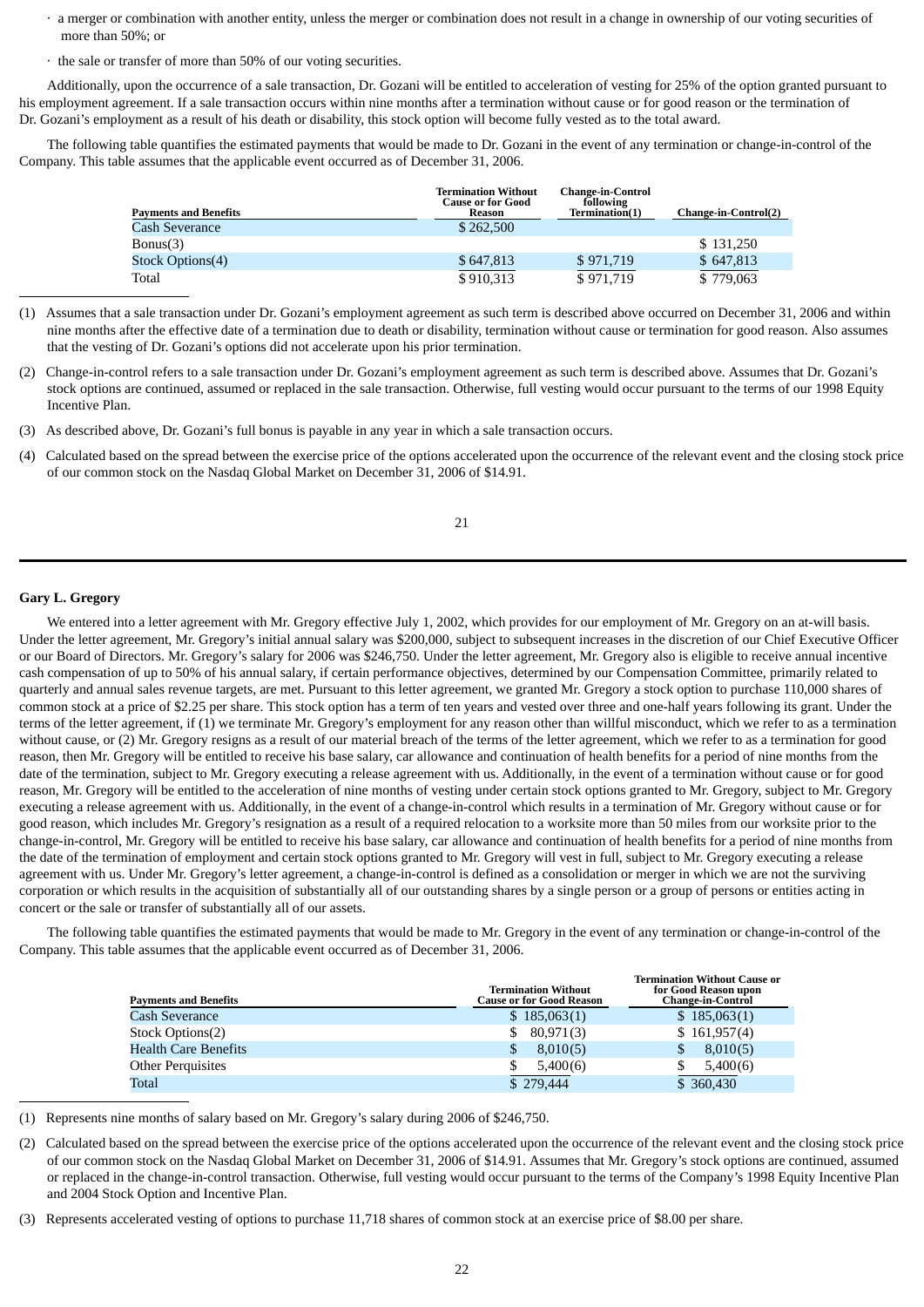- (4) Represents accelerated vesting of options to purchase 23,438 shares of common stock at an exercise price of \$8.00 per share.
- (5) Represents the cost of nine months of continued medical insurance, using the same assumptions used for financial reporting purposes.
- (6) Represents nine months of Mr. Gregory's car allowance.

#### **W. Bradford Smith**

We entered into a letter agreement with Mr. Smith on February 7, 2005, which provides for our employment of Mr. Smith, as our Chief Financial Officer, on an at-will basis beginning on February 14, 2005. Under the letter agreement, Mr. Smith's initial annual salary was \$220,000, subject to periodic review and adjustment at our discretion. Mr. Smith's salary for 2006 was \$231,000. Under the letter agreement, Mr. Smith will be also eligible to receive an annual incentive cash compensation of up to 30% of his annual salary, if certain performance objectives, determined by Mr. Smith and us, are met.

Pursuant to the letter agreement, we also granted Mr. Smith stock options to purchase 142,000 shares of common stock at a price equal to the closing price of our common stock on the date Mr. Smith's employment with us commenced, which was \$9.90 per share. This stock option has a term of ten years and vests over four years with 25% of the total award vesting one year after the commencement of Mr. Smith's employment with us and the remainder vesting ratably over the following three years on a quarterly basis.

Under the terms of the letter agreement, if (1) we terminate Mr. Smith's employment without cause or (2) Mr. Smith resigns as a result of our material breach of the terms of the letter agreement, which we refer to as a termination for good reason, then Mr. Smith will be entitled to receive his base salary and continuation of health benefits for a period of nine months from the date of such termination of Mr. Smith, subject to Mr. Smith executing a release agreement with us. Additionally, in the event of a termination of Mr. Smith without cause or for good reason, Mr. Smith will be entitled to the acceleration of nine months of vesting under the option granted pursuant to his letter agreement.

If a sale transaction occurs, Mr. Smith will be entitled to acceleration of vesting for 25% of the total award granted pursuant to his letter agreement. The following will be considered sale transactions under Mr. Smith's option agreement:

- · a sale of substantially all of our assets;
- · a merger or combination with another entity, unless the merger or combination does not result in a change in ownership our voting securities of more than 50%; or
- · the sale or transfer of more than 50% of our voting securities.

The following table quantifies the estimated payments that would be made to Mr. Smith in the event of any termination or change-in-control of the Company. This table assumes that the applicable event occurred as of December 31, 2006.

| <b>Payments and Benefits</b> | <b>Termination Without</b><br><b>Cause or for Good Reason</b> | Change-in-Control(1) |
|------------------------------|---------------------------------------------------------------|----------------------|
| Cash Severance               | \$173.250(2)                                                  | \$173,250(2)         |
| Stock Options(3)             | \$133,391(4)                                                  | \$177,855(5)         |
| Total                        | \$ 306,641                                                    | \$351,105            |

(1) Change-in-control refers to a sale transaction under Mr. Smith's letter agreement, as such term is described above.

(2) Represents nine months of salary based on Mr. Smith's salary during 2006 of \$231,000.

(3) Calculated based on the spread between the exercise price of the options accelerated upon the occurrence of the relevant event and the closing stock price of our common stock on the Nasdaq

23

Global Market on December 31, 2006 of \$14.91. Assumes that Mr. Smith's stock options are continued, assumed or replaced in any sale transaction. Otherwise, full vesting would occur pursuant to the terms of the Company's 2004 Stock Option and Incentive Plan.

- (4) Represents accelerated vesting of options to purchase 26,625 shares of common stock at an exercise price of \$9.90 per share.
- (5) Represents accelerated vesting of options to purchase 35,500 shares of common stock at an exercise price of \$9.90 per share.

The amounts described in the tables above do not include payments and benefits to the extent they have been earned prior to the termination of employment or change-in-control or are provided on a non-discriminatory basis to salaried employees upon termination of employment. These include:

Accrued salary, bonus and vacation pay; Distribution of plan balances under our 401(k) plan;

Disability insurance payouts in the event of disability.

Dr. Gozani, Mr. Gregory, Mr. Smith, Mr. Daniello and Dr. Williams have each entered into a confidentiality and non-competition agreement with us, which provides for protection of our confidential information, assignment to us of intellectual property developed by the executive officer and non-compete and non-solicitation obligations that are effective during, and for 12 months following termination of, the executive officer's employment.

Under our 1998 Equity Incentive Plan and our 2004 Stock Option and Incentive Plan, vesting of the stock options granted thereunder fully accelerates in connection with certain sale events, as described therein, unless such stock options are continued, assumed or replaced in the transaction constituting such sale event.

#### **EQUITY COMPENSATION PLAN INFORMATION**

The following table sets forth information as of December 31, 2006 regarding the number of securities to be issued upon exercise, and the weighted average exercise price, of outstanding options, warrants and rights under our equity compensation plans and the number of securities available for future issuance under our equity compensation plans.

#### **Equity Compensation Plan Information as of December 31, 2006**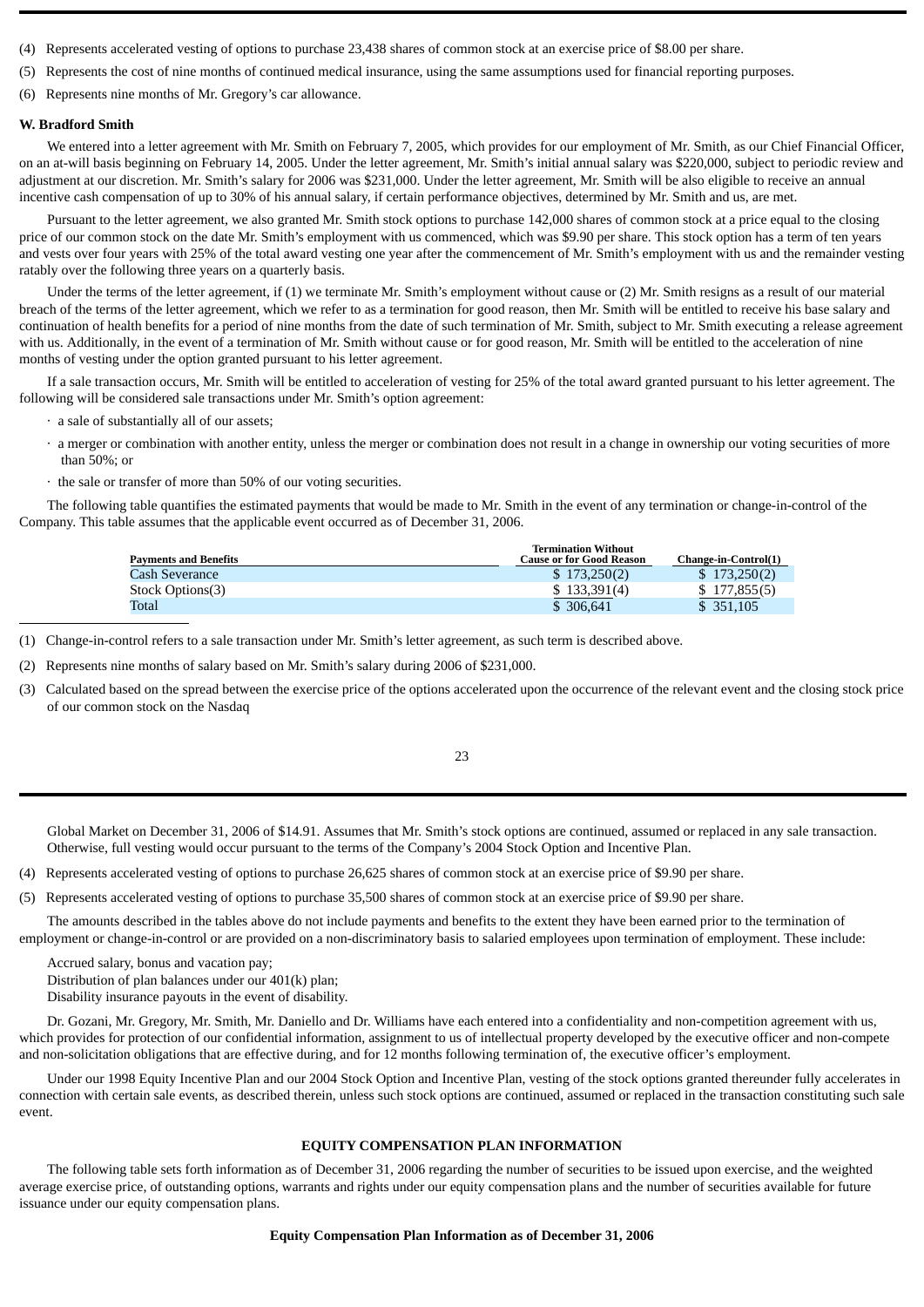| <b>Number of securities</b><br>to be issued upon<br>exercise of<br>outstanding options,<br>warrants and rights | Weighted average<br>exercise price of<br>outstanding<br>options, warrants<br>and rights | Number of securities<br>available for future<br>issuance under equity<br>compensation plans<br><i>(excluding securities)</i><br>reflected in column a)<br>(c) |
|----------------------------------------------------------------------------------------------------------------|-----------------------------------------------------------------------------------------|---------------------------------------------------------------------------------------------------------------------------------------------------------------|
|                                                                                                                |                                                                                         |                                                                                                                                                               |
| 1,215,094                                                                                                      | \$14.66                                                                                 | 1,585,042(2)                                                                                                                                                  |
| 1,215,094                                                                                                      | \$14.66                                                                                 | 1,585,042                                                                                                                                                     |
|                                                                                                                | (a)                                                                                     | (b)                                                                                                                                                           |

**Number of securities**

- (1) Includes information related to our 1996 Stock Option/Restricted Stock Plan, 1998 Equity Incentive Plan, 2004 Stock Option and Incentive Plan and 2004 Employee Stock Purchase Plan.
- (2) As of December 31, 2006, there were 1,265,979 shares available for future grant under the Amended and Restated 2004 Stock Option and Incentive Plan. There are also 319,063 common shares authorized and available for issuance under our 2004 Employee Stock Purchase Plan included in the total number of securities available for future issuance. No new stock grants or awards will be made

24

under the Amended and Restated 1996 Stock Option/Restricted Stock Plan or the Amended and Restated 1998 Equity Incentive Plan.

# **Executive and Director Compensation Process**

The Compensation Committee of our board of directors has the authority to determine all compensation payable to our executive officers. Our Chief Executive Officer makes recommendations to the Compensation Committee regarding the compensation of all executive officers, other than his own, but the Compensation Committee is ultimately responsible for approving this compensation. As noted above, in 2006, the Compensation Committee engaged AON/Radford to assist in the determination of executive compensation.

Our board of directors has the authority to approve all compensation payable to our directors, although the Compensation Committee is responsible for making recommendations to our board regarding this compensation. Additionally, our Chief Executive Officer may also make recommendations or assist the Compensation Committee in making recommendations regarding director compensation.

# **COMPENSATION COMMITTEE INTERLOCKS AND INSIDER PARTICIPATION**

The members of the Compensation Committee include Dr. Goodman and Mr. Lortz. None of our executive officers serves as a member of the Board of Directors or Compensation Committee, or other committee serving an equivalent function, of any other entity that has one or more of its executive officers serving as a member of our Board of Directors or Compensation Committee. None of the persons who are members of our Compensation Committee have ever been employed by us.

#### **PRINCIPAL AND MANAGEMENT STOCKHOLDERS**

The following table sets forth certain information concerning beneficial ownership as of January 31, 2007 of our common stock by:

- · each person known by us to beneficially own 5% or more of our common stock;
- · each of our directors and nominees for director;
- · each of our named executive officers; and
- · all of our directors, nominees for director and executive officers as a group.

The number of common shares "beneficially owned" by each stockholder is determined under rules issued by the SEC regarding the beneficial ownership of securities. This information is not necessarily indicative of beneficial ownership for any other purpose. Under these rules, beneficial ownership of common stock includes (1) any shares as to which the person or entity has sole or shared voting power or investment power and (2) any shares as to which the person or entity has the right to acquire beneficial ownership within 60 days after January 31, 2007, including any shares that could be purchased by the exercise of options or warrants on or within 60 days after January 31, 2007. Each stockholder's percentage ownership is based on 12,605,271 shares of our common stock outstanding as of January 31, 2007 plus the number of shares of common stock that may be acquired by such stockholder upon exercise of options that are exercisable on or within 60 days after January 31, 2007.

Unless otherwise indicated below, to our knowledge, all persons named in the table have sole voting and investment power with respect to their shares of common stock, except to the extent authority is shared by spouses under community property laws.

|                                          | <b>Amount and Nature of</b><br><b>Beneficial Ownership</b> |            |         | Percent              |
|------------------------------------------|------------------------------------------------------------|------------|---------|----------------------|
| Name and Address (1) of Beneficial Owner | Common<br><b>Stock</b>                                     | Options(2) | Total   | of Class of<br>Total |
| <b>Directors and Executive Officers</b>  |                                                            |            |         |                      |
| Shai N. Gozani, M.D., Ph.D.              | 469,538                                                    | 257,812    | 727,350 | 5.7%                 |
| Gary L. Gregory                          | 32,833                                                     | 58,135     | 90,968  | $\ast$               |
| Guy Daniello                             | 9,827                                                      | 11,983     | 21,810  | $\ast$               |
| Michael Williams, Ph.D.                  | 526                                                        | 14,338     | 14.864  | $\ast$               |
| W. Bradford Smith                        |                                                            | 28.499     | 28.499  | $\ast$               |
| David E. Goodman, M.D.                   |                                                            | 19.750     | 19.750  | $\ast$               |
| Allen Hinkle, M.D.                       |                                                            | 9.000      | 9.000   | $\ast$               |
| Charles R. LaMantia                      |                                                            | 15.250     | 15.250  | $\ast$               |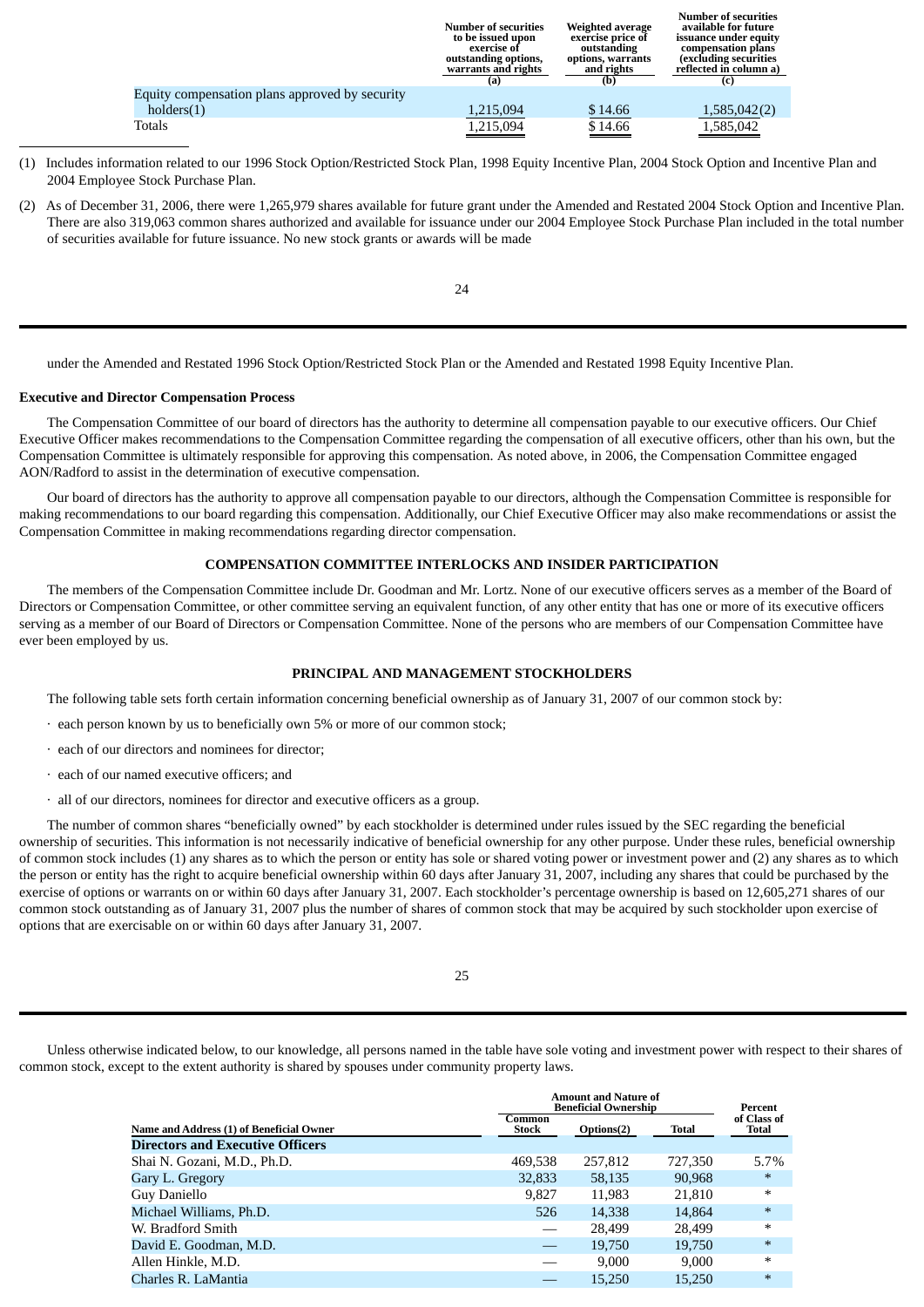| Jonathan T. Lord, M.D.                                       |           | 11.250  | 11.250    | $\ast$  |
|--------------------------------------------------------------|-----------|---------|-----------|---------|
| W. Mark Lortz                                                |           | 24,750  | 24,750    | $\ast$  |
| All Directors and Executive Officers as a group (10 persons) |           |         |           |         |
| (3)                                                          | 512,724   | 450,767 | 963,491   | 7.4%    |
| <b>Beneficial Owner of 5% or More Other than</b>             |           |         |           |         |
| <b>Directors and Executive Officers</b>                      |           |         |           |         |
| FMR Corp. (Fidelity Management & Research Co.), Edward       |           |         |           |         |
| C. Johnson, $3d(4)$                                          | 1,887,267 |         | 1.887.267 | 15.0%   |
| State of Wisconsin Investment Board(5)                       | 1,228,327 |         | 1,228,327 | $9.7\%$ |
| JPMorgan Chase & Co(6)                                       | 835,523   |         | 835,523   | 6.6%    |
| Barclays Global Investors NA(7)                              | 811.314   |         | 811.314   | 6.4%    |
| Wells Fargo & Company $(8)$                                  | 678,100   |         | 678.100   | 5.4%    |
|                                                              |           |         |           |         |

*\** Represents less than 1% of the outstanding shares of common stock.

(2) Includes all options that are exercisable on or within 60 days from January 31, 2007 by the beneficial owner.

- (4) FMR Corp. reported sole voting power with respect to 6,100 shares and each of FMR and Edward C. Johnson reported sole investment power with respect to the same 1,887,267 shares. Edward C. Johnson 3d reported beneficial ownership of the shares beneficially owned by FMR Corp. as a result of his relationship as Chairman and a stockholder of FMR Corp. The address of FMR Corp. and Edward C. Johnson 3d is 82 Devonshire Street, Boston, Massachusetts 02109. Information regarding FMR Corp. and Edward C. Johnson 3d is based solely upon a Schedule 13G filed jointly by FMR Corp. and Edward C. Johnson 3d with the Securities and Exchange Commission on February 14, 2007.
- (5) State of Wisconsin Investment Board reported sole voting power and sole investment power with respect to 1,228,327 shares. The address of State of Wisconsin Investment Board is P.O. Box 7842, Madison, WI 53707. Information regarding State of Wisconsin Investment Board is based solely on a Schedule 13G filed by this entity with the SEC on February 12, 2007.

- (6) JPMorgan Chase & Co. reported sole voting power with respect to 790,073 shares and sole investment power with respect to 835,523 shares. The address of JPMorgan Chase & Co. is 270 Park Avenue, New York, NY 10017. Information regarding JP Morgan Chase & Co. is based solely on a Schedule 13G filed by this entity with the SEC on February 8, 2007.
- (7) Barclays Global Investors, NA. reported sole voting power with respect to 568,174 shares and sole investment power with respect to 628,391 of shares. Barclays Global Fund Advisors reported sole voting power and sole investment power with respect to 182,923 shares. Barclays Global Investors Japan Limited reported sole investment power with respect to 751, 097 shares and sole investment power with respect to 811,314 shares. Barclays Global Investors, Ltd. and Barclays Global Investors Japan Trust and Banking Company Limited reported. The address Barclays Global Investors, NA. and Barclays Global Fund Advisors is 45 Fremont Street, San Francisco, CA 94105. The address Barclays Global Investors Japan Limited is Ebisu Prime Square Tower 8<sup>th</sup> Floor, 1-1-39 Hiroo Shibuya-Ku, Tokyo 150-8402 Japan. Information regarding Barclays Global Investors, NA. is based solely on a Schedule 13G filed by this entity with the SEC on January 23, 2007.
- (8) Wells Fargo & Company reported sole voting power with respect to 649,300 shares and sole investment power with respect to 677,100 shares. The address of Wells Fargo is 420 Montgomery Street, San Francisco, CA 94104. Information regarding Wells Fargo & Company is based solely on a Schedule 13G filed by this entity with the SEC on January 5, 2007.

# **CERTAIN RELATIONSHIPS AND RELATED TRANSACTIONS**

The Audit Committee conducts an appropriate review of all related party transactions for potential conflict of interest situations on an ongoing basis, and the approval of the Audit Committee is required for all such transactions. The term "related party transactions" shall refer to transactions required to be disclosed by the Company pursuant to Item 404 of Regulation S-K promulgated by the SEC.

During the year 2006 there were no related party transactions.

#### 27

# **AUDIT COMMITTEE REPORT**

The undersigned members of the Audit Committee of the Board of Directors submit this report in connection with the committee's review of the financial reports for the fiscal year ended December 31, 2006 as follows:

1. The Audit Committee has reviewed and discussed with management the audited financial statements for the Company for the fiscal year ended December 31, 2006.

2. The Audit Committee has discussed with representatives of PricewaterhouseCoopers LLP the matters required to be discussed with them under the provisions of Statement on Auditing Standards No. 61, as amended (AICPA, Professional Standards, Vol. 1, au section 380), as adopted by the Public Company Accountacy Oversight Board in Rule 3200T, and may be modified or supplemented.

3. The Audit Committee has received the written disclosures and the letter from the independent auditors required by the Independence Standards Board Standard No. 1 *(Independence Discussions with Audit Committees),* as modified or supplemented, and has discussed with PricewaterhouseCoopers LLP the auditors' independence from the Company and management.

<sup>(1)</sup> Unless otherwise indicated, the address of each stockholder is c/o NeuroMetrix, Inc., 62 Fourth Avenue, Waltham, Massachusetts 02451.

<sup>(3)</sup> See notes (1) - (2) above.

<sup>26</sup>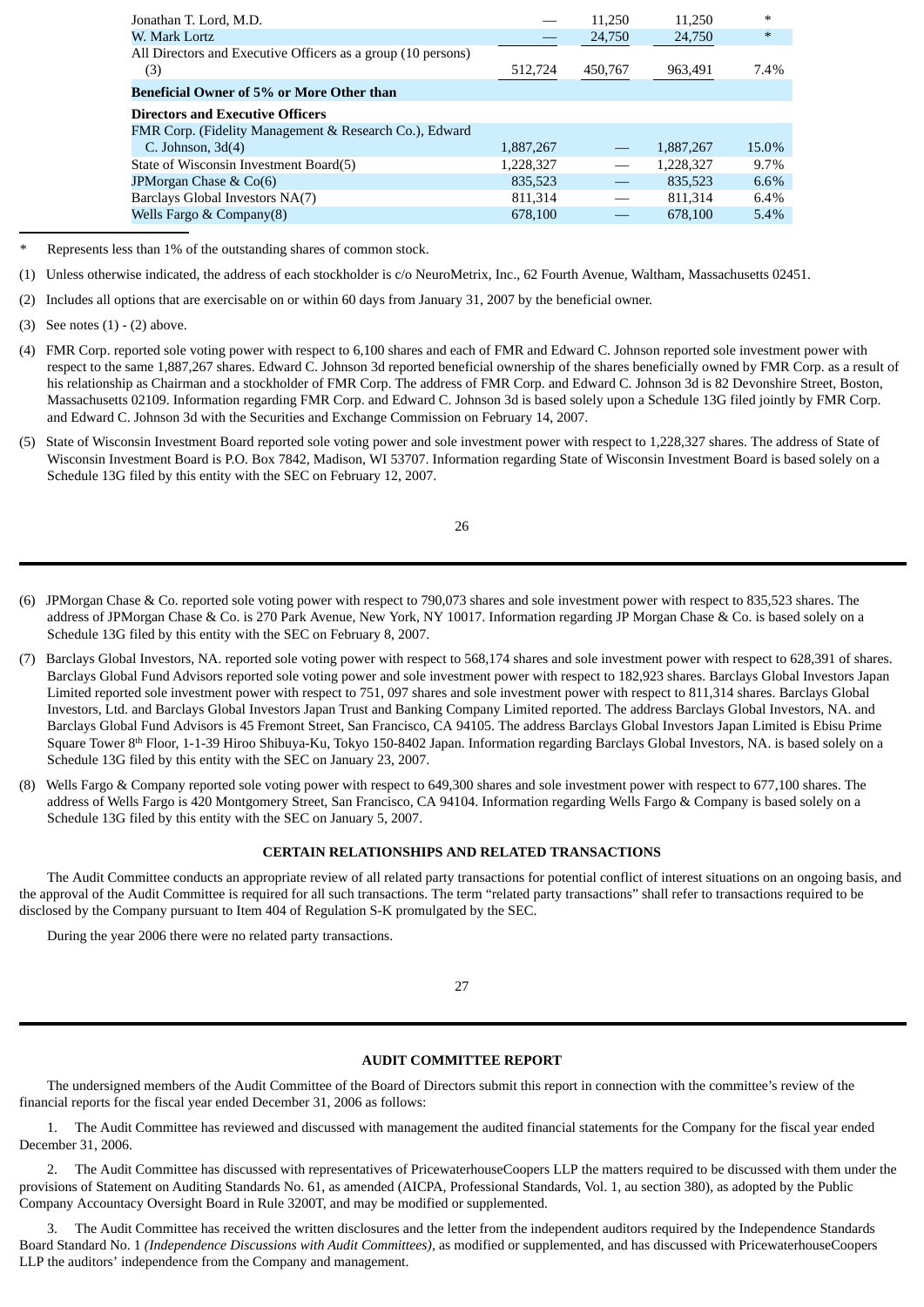In reliance on the reviews and discussions referred to above, the Audit Committee recommended to the Board of Directors that the audited financial statements be included in our Annual Report on Form 10-K for the fiscal year ended December 31, 2006 for filing with the SEC.

Respectfully submitted by the Audit Committee:

David E. Goodman, M.D. Charles R. LaMantia W. Mark Lortz

# **PROPOSAL 2: RATIFICATION OF SELECTION OF AUDITORS**

#### **Introduction**

The Audit Committee of the Board of Directors has selected the firm of PricewaterhouseCoopers LLP, independent certified public accountants, to serve as our auditors for the year ending December 31, 2007. It is expected that a representative of PricewaterhouseCoopers, LLP will be present at the annual meeting with the opportunity to make a statement, if so desired, and will be available to respond to appropriate questions.

#### **Vote Required**

The selection of our independent auditors for the year ending December 31, 2007 will be ratified upon the affirmative vote of a majority of the votes properly cast for and against such matter. Abstentions and broker non-votes are not included in the number of votes cast for and against a matter and therefore have no effect on the vote on such matter. The ratification of this selection by our stockholders is not required under the laws of the State of Delaware, where we are incorporated, but the results of this vote will be considered by the Audit Committee in selecting auditors for future years.

#### **Recommendation**

**THE BOARD OF DIRECTORS UNANIMOUSLY RECOMMENDS A VOTE "FOR" RATIFICATION OF THE SELECTION OF PRICEWATERHOUSECOOPERS LLP TO SERVE AS THE COMPANY'S INDEPENDENT AUDITORS FOR THE YEAR ENDING DECEMBER 31, 2007. PROPERLY AUTHORIZED PROXIES SOLICITED BY THE BOARD WILL BE VOTED "FOR" THE RATIFICATION UNLESS INSTRUCTIONS TO THE CONTRARY ARE GIVEN.**

28

# **ACCOUNTING FEES**

Aggregate fees for professional services rendered by PricewaterhouseCoopers LLP for the years ended December 31, 2006 and December 31, 2005 are as follows:

#### *Audit Fees*

During 2006, the audit fees billed by PricewaterhouseCoopers LLP for professional services rendered for the 2006 audit of our annual financial statements and the review of the financial statements included in our quarterly reports on Form 10-Q totaled \$355,000 and the estimated fees remaining to be billed to us by PricewaterhouseCoopers LLP for professional services rendered for the audit of our annual financial statements for 2006 are approximately \$200,000. The aggregate fees billed to us by PricewaterhouseCoopers LLP for professional services rendered for the 2005 audit of our annual financial statements the review of the financial statements included in our quarterly reports on Form 10-Q totaled \$525,000 of which \$309,000 was billed in 2006.

#### *Audit-Related Fees*

There were no fees billed by PricewaterhouseCoopers LLP for any services other than audit or tax-related services in 2006 and in 2005.

#### *Tax Fees*

The total fees billed by PricewaterhouseCoopers LLP for tax services were \$0 in 2006 and \$55,675 in 2005. These fees were for services related to (a) tax compliance, (b) tax planning and tax advice, including a Tax Code Section 382 analysis and (c) requests for rulings or technical advice from tax authorities.

#### *All Other Fees*

There were a total of \$1,500 in fees billed by PricewaterhouseCoopers LLP for any services other than audit or tax-related services in 2006 and in 2005. These fees relate to a software subscription service that provides references to accounting pronouncements.

#### *Pre-Approval Policies and Procedures*

Under the Audit Committee's charter, the Audit Committee is authorized to delegate to one or more of its members the authority to pre-approve audit and non-audit services. The Audit Committee has not delegated its pre-approval authority. The Audit Committee approved all audit and non-audit services provided to us by PricewaterhouseCoopers LLP during the 2006 and 2005 fiscal years.

# **STOCKHOLDER PROPOSALS**

Any stockholder proposals submitted pursuant to Exchange Act Rule 14a-8 for inclusion in our proxy statement and form of proxy for our 2008 annual meeting must be received by us on or before December 26, 2007 in order to be considered for inclusion in our proxy statement and form of proxy. Such proposals must also comply with the requirements as to form and substance established by the SEC if such proposals are to be included in the proxy statement and form of proxy. Any such proposal should be mailed to: NeuroMetrix, Inc., 62 Fourth Avenue, Waltham, Massachusetts 02451, Attn.: Secretary.

Stockholder proposals to be presented at our 2008 annual meeting, other than stockholder proposals submitted pursuant to Exchange Act Rule 14a-8 for inclusion in our proxy statement and form of proxy for our 2008 annual meeting, must be received in writing at our principal executive office not earlier than January 24, 2008, nor later than February 23, 2008, unless our 2008 annual meeting of stockholders is scheduled to take place before April 23, 2008 or after July 22, 2008. Our by-laws state that the stockholder must provide timely written notice of such nomination or proposal and supporting documentation. A stockholder's notice will be timely if received by us at our principal executive office not less than 90 days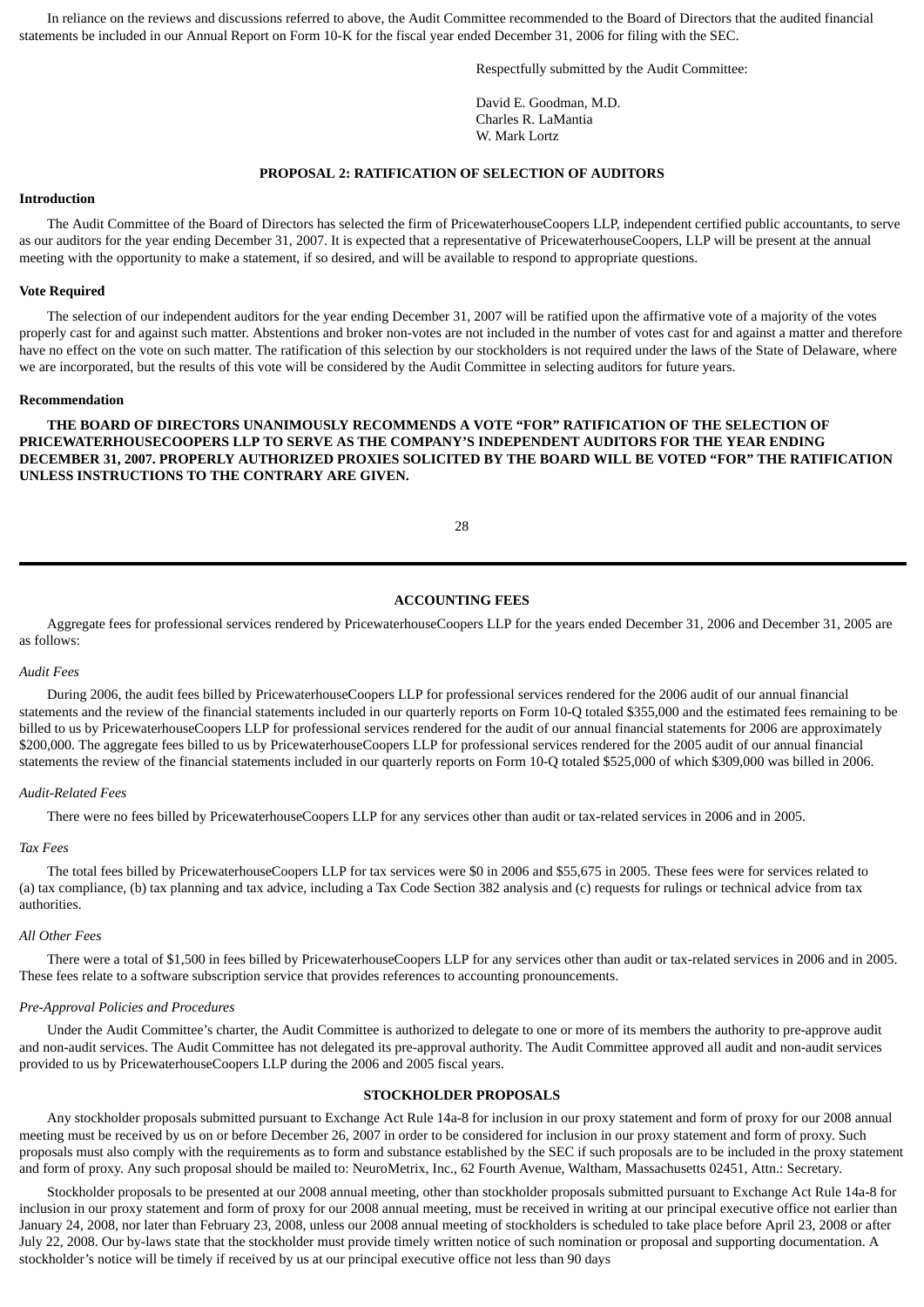nor more than 120 days prior to the anniversary date of the immediately preceding annual meeting (the "Anniversary Date"); provided, however, that in the event the annual meeting is scheduled to be held on a date more than 30 days before the Anniversary Date or more than 60 days after the Anniversary Date, a stockholder's notice shall be timely if received by us at its principal executive office not later than the close of business on the later of (1) the 90th day prior to the scheduled date of such annual meeting or (2) the 10th day following the day on which public announcement of the date of such annual meeting is first made by us. In the event that the number of directors to be elected to our Board of Directors is increased and there is no public announcement naming all of the nominees for director or specifying the size of the increased Board of Directors made by us at least 85 days prior to the first anniversary of the preceding year's annual meeting, a stockholder's notice will also be considered timely, but only with respect to nominees for any new positions created by such increase, if it is delivered to us at our principal executive offices not later than the close of business on the 10th day following the day on which such public announcement is first made by us. Proxies solicited by our Board of Directors will confer discretionary voting authority with respect to these proposals, subject to SEC rules and regulations governing the exercise of this authority. Any such proposals shall be mailed to: NeuroMetrix, Inc., 62 Fourth Avenue, Waltham, Massachusetts 02451, Attn.: Secretary.

#### **EXPENSES AND SOLICITATION**

The cost of solicitation of proxies will be borne by us, and in addition to soliciting stockholders by mail through its regular employees, we may request banks, brokers and other custodians, nominees and fiduciaries to solicit their customers who have stock of our company registered in the names of a nominee and, if so, we will reimburse such banks, brokers and other custodians, nominees and fiduciaries for their reasonable out-of-pocket costs. Solicitation by our officers and employees may also be made of some stockholders in person or by mail, telephone, telegraph, e-mail or other form of electronic communication following the original solicitation. We may retain a proxy solicitation firm to assist in the solicitation of proxies. We will bear all reasonable solicitation fees and expenses if we retain such a proxy solicitation firm.

# **MULTIPLE STOCKHOLDERS SHARING THE SAME ADDRESS**

Owners of common stock in street name may receive a notice from their broker or bank stating that only one annual report or proxy statement will be delivered to multiple security holders sharing an address. This practice, known as "householding," is designed to reduce printing and postage costs. However, if any stockholder residing at such an address wishes to receive a separate annual report or proxy statement, the Company will promptly deliver a separate copy to any stockholder upon written or oral request to the Company's investor relations department at Neurometrix, Inc, 62 Fourth Avenue, Waltham, MA 02109 or by telephone at (781) 890-9989 or by e-mail at neurometrix.ir@neurometrix.com.

# **SECTION 16(A) BENEFICIAL OWNERSHIP REPORTING COMPLIANCE**

Section 16(a) of the Securities Exchange Act of 1934, as amended, requires our directors and executive officers and holders of more than 10% of our common stock (collectively, "Reporting Persons") to file with the SEC initial reports of ownership and reports of changes in ownership of our common stock. Such Reporting Persons are required by regulations of the SEC to furnish us with copies of all such filings. To our knowledge, based solely upon our review of the copies of the filings furnished to us with respect to the year ended December 31, 2006 and written representations from certain Reporting Persons, we believe that all Reporting Persons complied with all Section 16(a) filing requirements in the year ended December 31, 2006 with the exception of the form 4 filings by Michael Williams, W. Bradford Smith, Guy Daniello and Gary Gregory related to options that were granted to each of them on January 4, 2006 and each form 4 filed on January 17, 2006.

30

# **NEUROMETRIX, INC. C/O American Stock Transfer & Trust Company 59 Maiden Lane New York, N.Y. 10038 Your vote is important. Please vote immediately.**

**Vote-by-Internet Vote-by-Telephone** Log on to the Internet and go to **http://www.voteproxy.com**

Call toll-free: **1-800-PROXIES** (1-800-776-9437)from any touch-tone telephone and follow the instructions. Have your proxy card available when you call.

**If you vote over the Internet or by telephone, please do not mail your card. DETACH HERE IF YOU ARE RETURNING YOUR PROXY CARD BY MAIL.**

x Please mark votes as in this example.

#### **THE BOARD OF DIRECTORS RECOMMENDS A VOTE FOR ALL NOMINEES AND PROPOSAL 2.**

1. To elect two members to the Board of Directors as Class III Directors, to serve until our 2010 annual meeting of stockholders and until their successors have been duly elected and qualified or until their earlier resignation or removal. NOMINEES: (01) David E. Goodman, M.D.

FOR THE NOMINEE  $\circ$  o WITHHELD FROM THE NOMINEE (02) W. Mark Lortz

FOR THE NOMINEE  $o$  o WITHHELD FROM THE NOMINEE

2. To ratify the selection of PricewaterhouseCoopers LLP to serve as the Company's independent auditors for the fiscal year ending December 31, 2007. FOR o AGAINST o ABSTAIN o

In their discretion, to transact such other business as may properly come before the meeting or any adjournments or postponements thereof. MARK HERE FOR ADDRESS CHANGE AND NOTE AT LEFT o

MARK HERE IF YOU PLAN TO ATTEND THE MEETING o